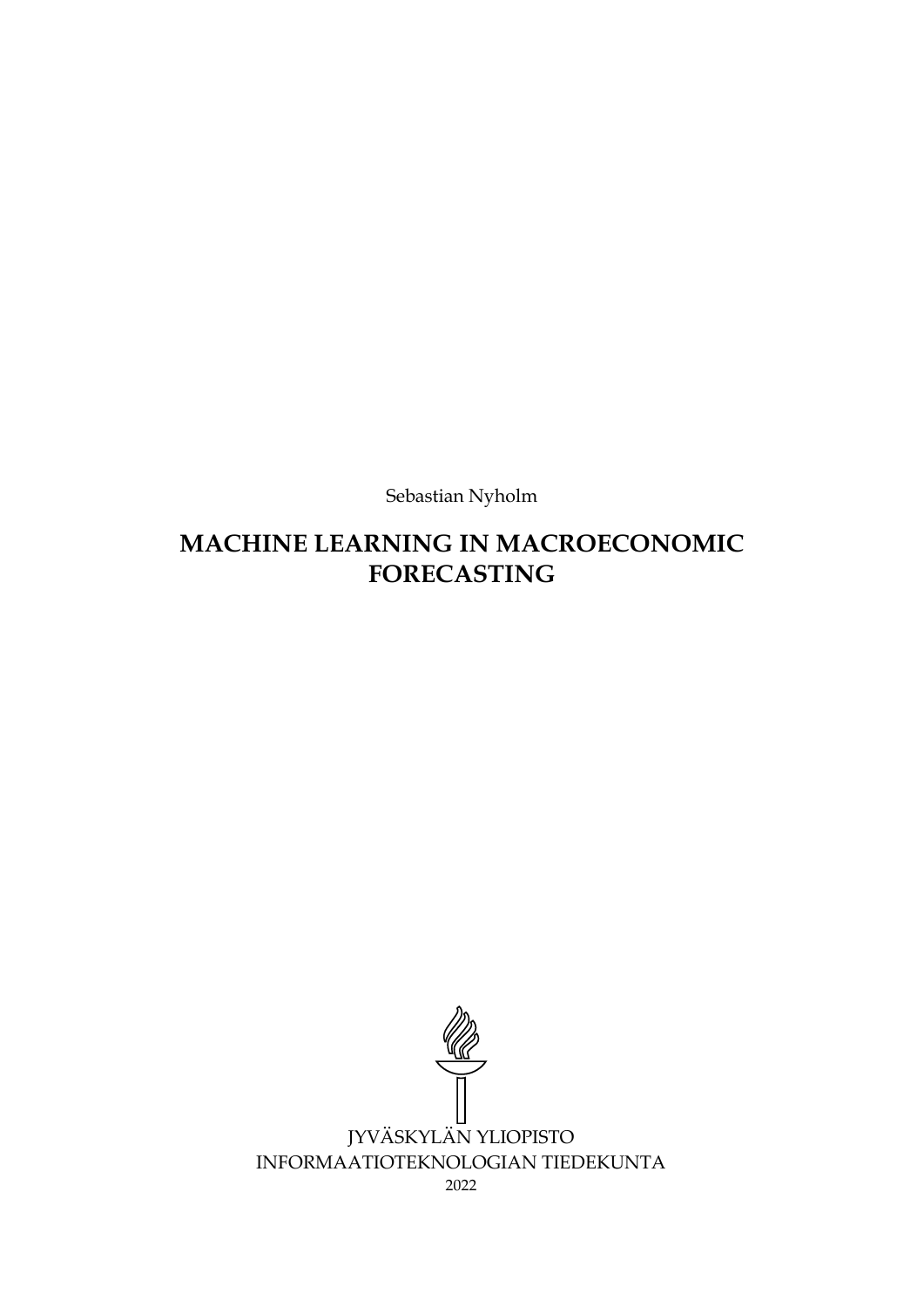# **TIIVISTELMÄ**

Nyholm, Sebastian **Koneoppiminen makrotalouden ennustajana** Jyväskylä: Jyväskylän yliopisto, 2022, **32 s.** Tietojärjestelmätiede, kandidaatintutkielma Ohjaaja(t): Kuusio, Ari

Dataa on aina ollut saatavilla paljon taloudesta, mutta sen kaiken käyttäminen talouden ennustamisessa on ollut hankalaa. Perinteiset ennustamisen ja arvioinnin mallit eivät ole osoittautuneet olevan kovin tarkkoja makrotalouden ennustamisessa. Modernit koneoppimisen menetelmät ovat osoittautuneet hyviksi monessa eri tilanteessa ja monella eri alalla. Koneoppiminen on vahvimmillaan juuri ennusteiden tekemisessä. Taloutta on aina pyritty ennustamaan ekonometrisillä malleilla, mutta koneoppimisen on huomattu monessa paikassa olevan tarkempi ennusteissaan kuin perinteisemmät mallit. Koneoppimista voidaan käyttää työkaluna ennustamisessa monien eri metodien ja algoritmien kautta, joilla kaikilla on omat vahvuutensa sekä heikkoutensa. Jokaista näistä voidaan käyttää erilaisten ennusteiden tekemisessä juuri niiden vahvuuksien ja heikkouksien perusteella. Ennustaa voi esimerkiksi bruttokansantuotteen kasvua ja pienenemistä, inflaatiota tai velkakirjojen korkoja. Koneoppimisen menetelmien on huomattu olevan tehokkaampia kuin perinteisten aikasarja-analyysien, ja vain tulevaisuus näyttää kuinka tarkasti koneoppimista opitaan hyödyntämään makrotalouden ennustamisessa. Tämä kirjallisuuskatsaus avaa koneoppimista, sekä perehtyy tarkemmin sen eri metodeihin ja kertoo miten koneoppimista ja näitä eri metodeja voidaan käyttää talouden ennustamisessa.

Asiasanat: koneoppiminen, ennustaminen, talous, makrotalous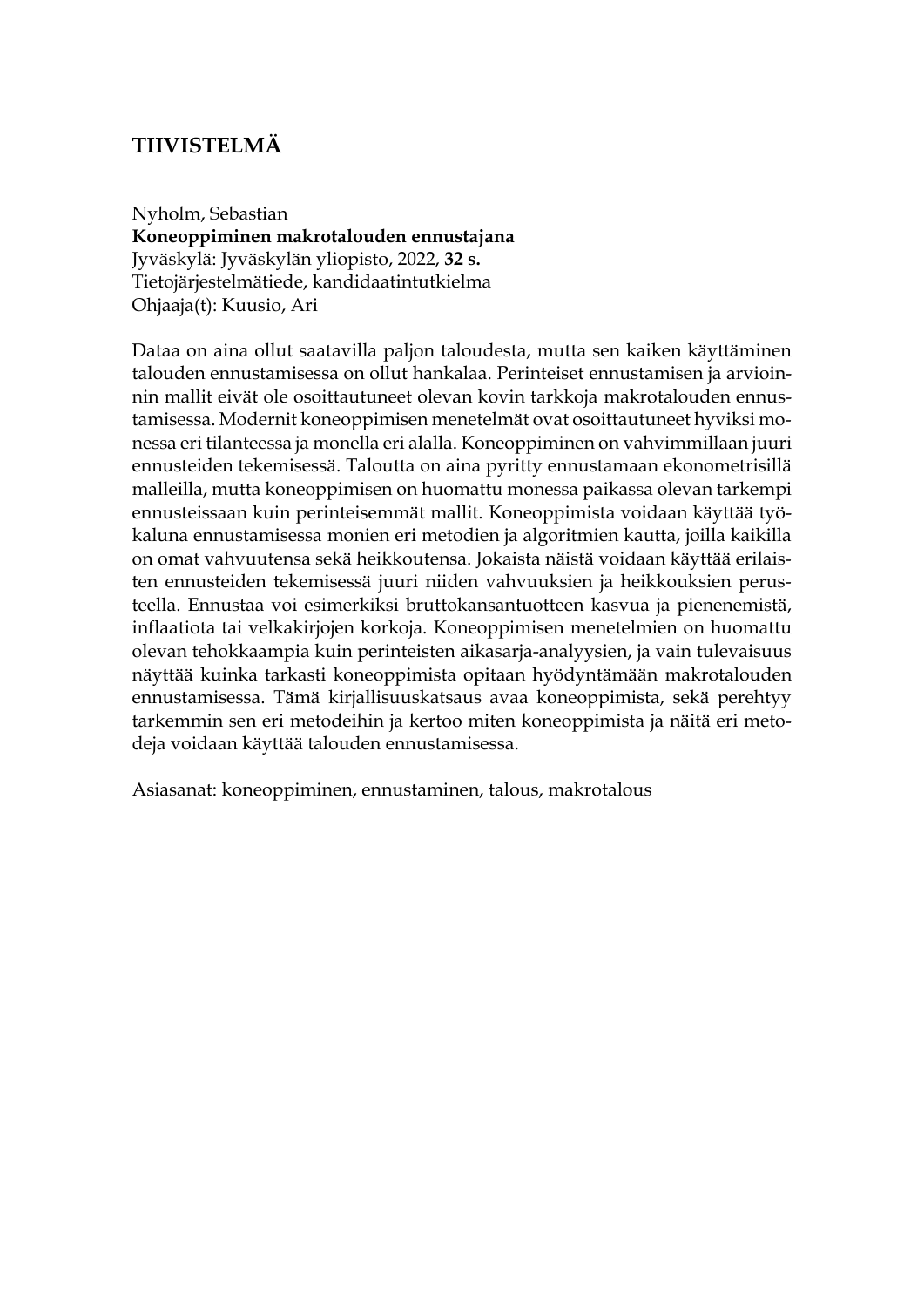## **ABSTRACT**

Nyholm, Sebastian **Machine learning in macroeconomic forecasting** Jyväskylä: University of Jyväskylä, 2022, **32 pp.** Information Systems, Bachelor's Thesis Supervisor: Kuusio, Ari

There has always been large amounts of data available of the economy but using all of this to make predictions about the economy has been difficult. Traditional models used in forecasting and in estimates have not proven to be that accurate. The modern methods that machine learning provides have proven to perform well in many different situations and in many different disciplines. Machine learning is at its strongest in making predictions. Econometric models have always tried to forecast the economy, but it has been noted that machine learning is more accurate in its predictions than the more traditional models. Machine learning can be used as a tool in forecasting through many different methods and algorithms which all have their individual strengths and weaknesses. Each of these can be used in making different kinds of predictions based on their strengths and weaknesses. Some good indicators to forecast would be for example the falls and rises of GDP, inflation, or bonds' interest rates. Machine learning has already been proven to be more efficient than time-series analysis and only the future will tell how well the macroeconomy will be forecasted with machine learning. This literature review explains what machine learning is, familiarizes the reader with different machine learning methods, and explains how machine learning and its methods can be used in economic forecasting.

Keywords: machine learning, forecasting, predicting, economics, macroeconomics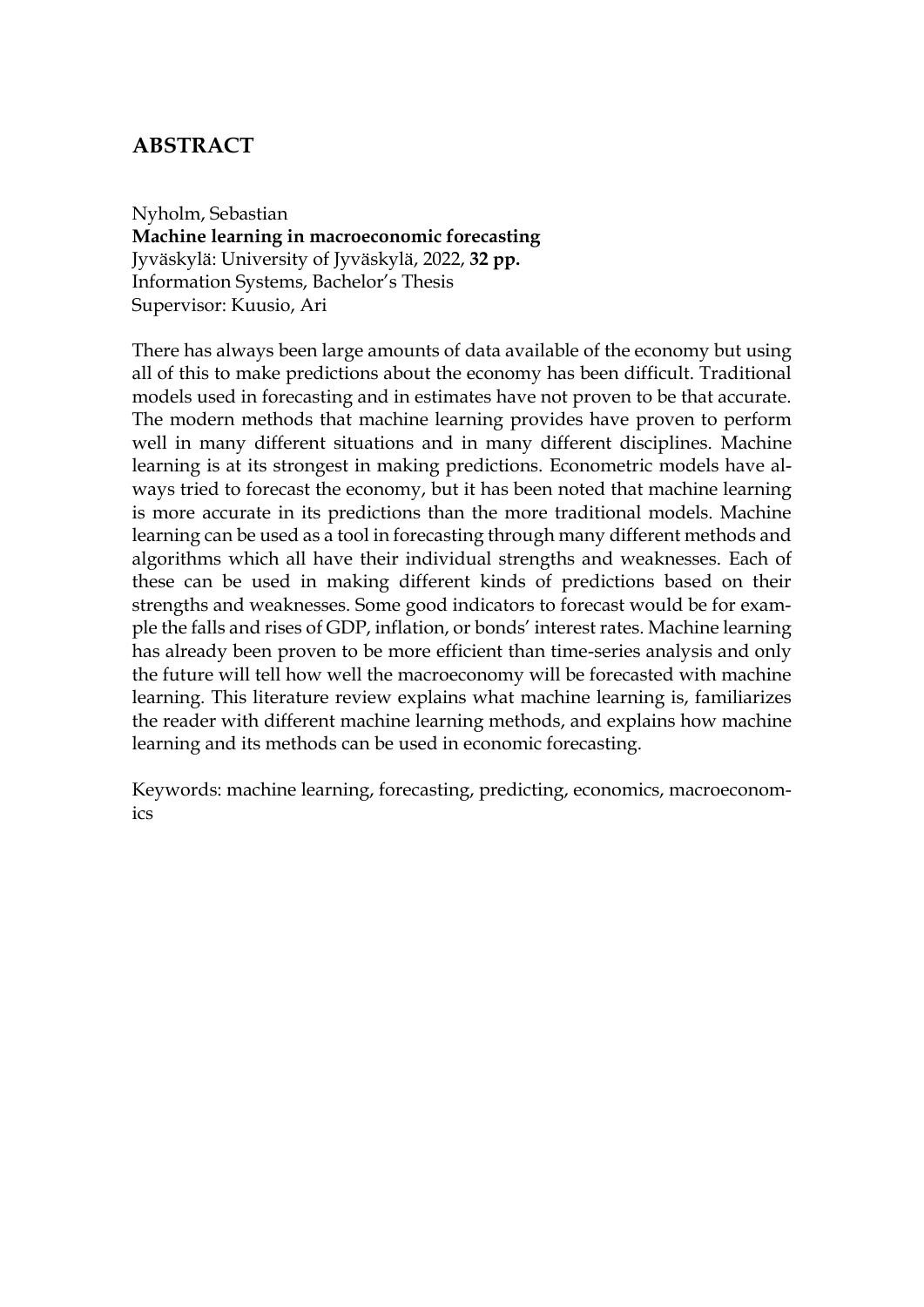## **FIGURES**

| Figure 2. A generic Bayesian network with five nodes (Zheng & Pavlou, 2010, p.   |  |
|----------------------------------------------------------------------------------|--|
|                                                                                  |  |
| Figure 3. A simple neural network with three layers (Tutorialspoint, 2017) 14    |  |
| Figure 4. A support vector machine (Chandra & Bedi, 2021, p. 1868) 15            |  |
| Figure 5. Illustration of how k-nearest neighbors' algorithm works (Zhang, 2016, |  |
|                                                                                  |  |

# **TABLES**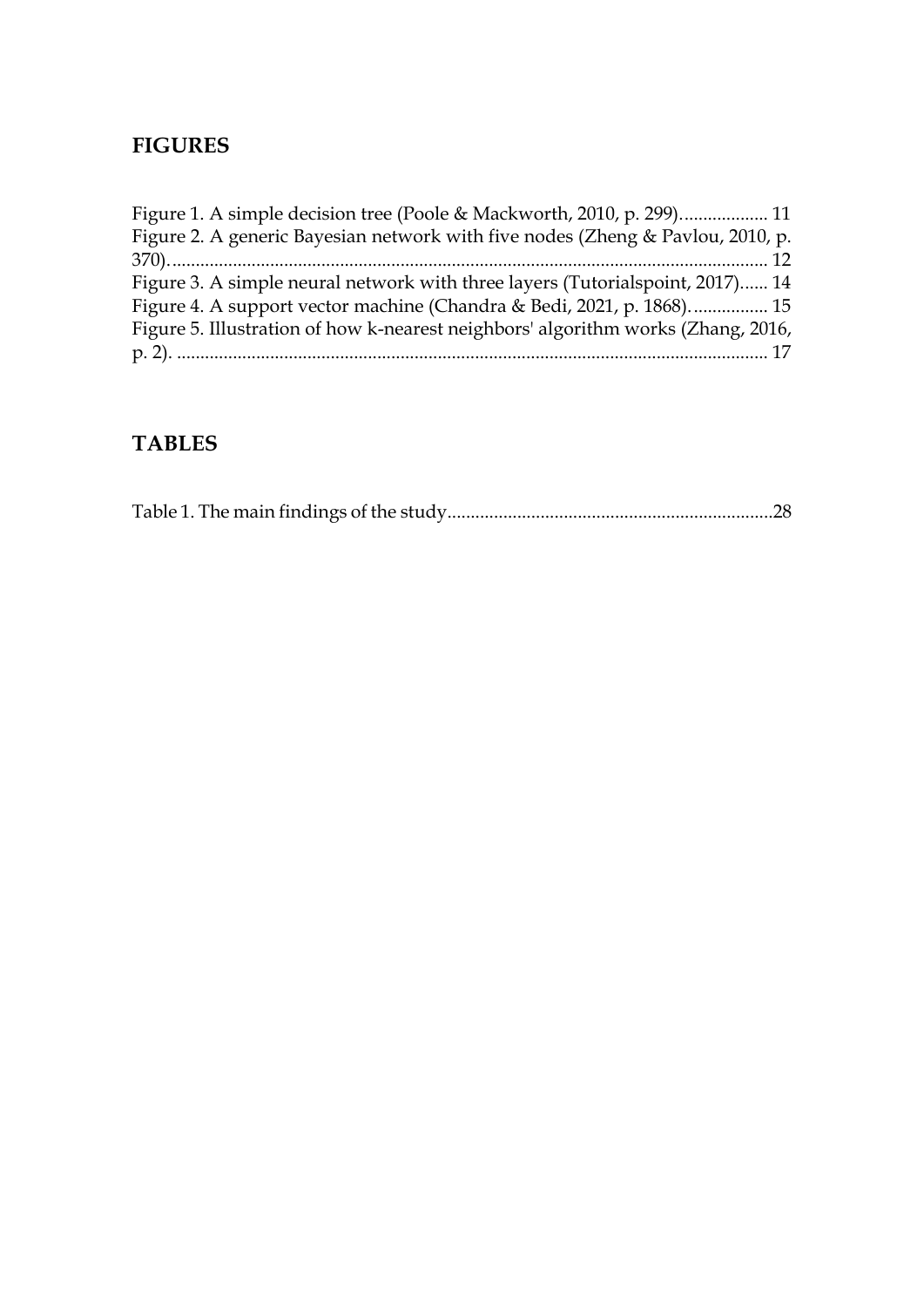# **TABLE OF CONTENTS**

### TIIVISTELMÄ **ABSTRACT FIGURES**

| 1                        |              |                                                                 |    |
|--------------------------|--------------|-----------------------------------------------------------------|----|
|                          | 1.1          |                                                                 |    |
|                          | 1.2          |                                                                 |    |
| $\mathcal{P}$            |              |                                                                 |    |
|                          | 2.1          |                                                                 |    |
|                          | $2.2\degree$ | Different algorithms and methods of machine learning10          |    |
|                          |              |                                                                 |    |
|                          |              |                                                                 |    |
|                          |              |                                                                 |    |
|                          |              |                                                                 |    |
|                          |              |                                                                 |    |
|                          | 2.3          | Why isn't machine learning used more in economic forecasting?17 |    |
| 3                        |              |                                                                 |    |
|                          | 3.1          |                                                                 |    |
|                          | 3.2          |                                                                 |    |
|                          | 3.3          |                                                                 |    |
|                          | 3.4          | Forecasting macroeconomics with machine learning 22             |    |
| $\overline{\mathcal{A}}$ |              |                                                                 |    |
|                          |              |                                                                 | 29 |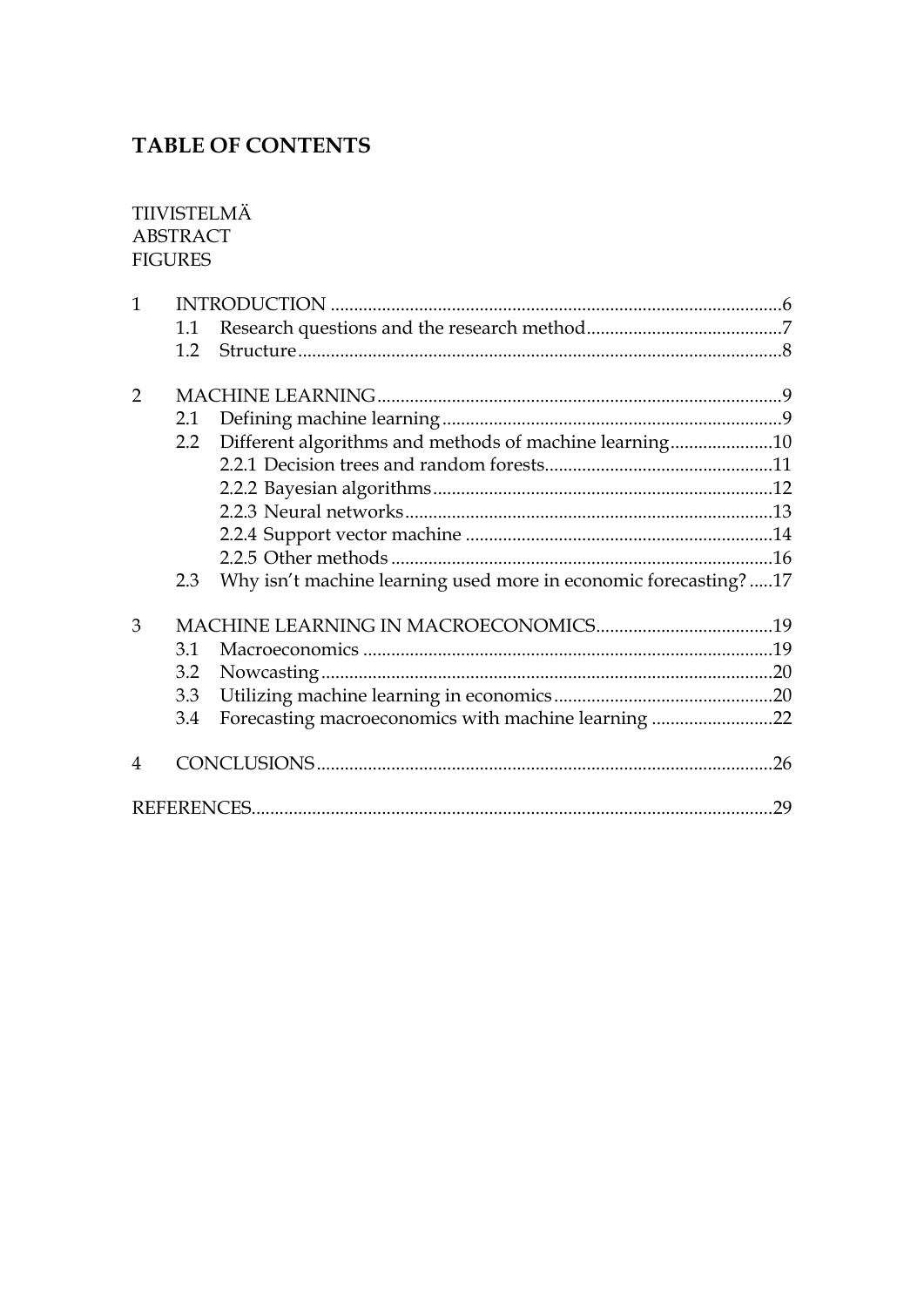## <span id="page-5-0"></span>**1 INTRODUCTION**

Economies struggle to rise from recessions and after crashes households seem to take more debt than they can actually pay back later. Economists have always tried to predict major crashes and recessions, without having much success (Dillow, 2013; Shlaes, 2014). There is an ever-growing amount of data around about the economy. Handling this large data mass has been a problem for macroeconomists long before handling big amounts of data became a well-known problem for other disciplines(Bok, Caratelli, Giannone, Sbordone & Tambalotti, 2018). Machine learning excels exactly at this, predicting something with a lot of data at hand (Varian, 2014, p. 6).

The forecasts made by machine learning could help prepare for economic crises, start preparations against high inflation rates, or even just help households prepare for something that is to come. Machine learning should be a tool that could be found in every economist's toolbox in the future. Machine learning helps make unbiased forecasts on different economic subjects, and it makes them fast. Making quick forecasts gives more time for analyzing how to handle the incoming situation and thereafter actually handling it. Accurate macroeconomic forecasts allow for more rational economic decision-making and are also very crucial to central banks' policy efficacy (Medeiros, Vasconcelos, Veiga & Zilberman, 2021).

The different machine learning methods perform differently and are not equal regarding their forecasting power. Each of the different methods, explained later in this thesis, excel at different scenarios and it should be a common concept to examine and use many of the different methods to see their predictions. This thesis discusses about machine learning in a macroeconomic context, but it will contain a lot of discussion about the different methods machine learning has to offer to economics in its predictions. The center of gravity is on the machine learnings side and the economic forecasting is only an application where machine learnings forecasting capabilities are examined. This way the research is an information systems research and does not branch to other disciplines that much.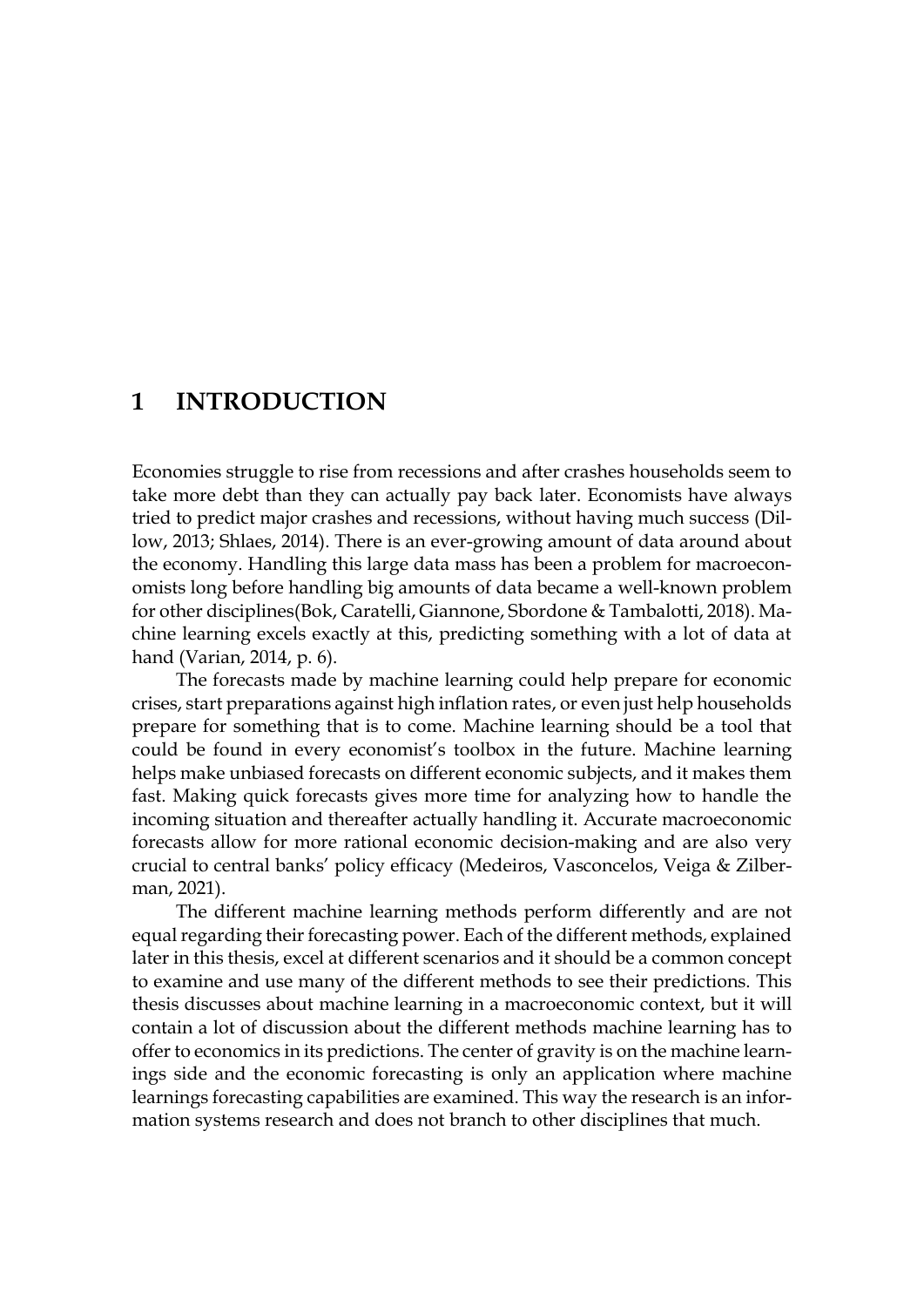### <span id="page-6-0"></span>**1.1 Research questions and the research method**

This thesis was conducted as a descriptive literature review so existing literature was used in conducting this study. JYKDOK and Scopus were used as the primary databases for the literature. On top of the literature mentioned before I also used a doctoral thesis conducted by Lauri Nevasalmi in 2020. This doctoral thesis is of very close relation to the subject of this thesis but has its center of gravity on the economic side.

Templier & Paré (2015) state that the point of a literature review such as this is to summarize previously published research on a topic of interest. This way the reader is provided with a comprehensive report on the current state of knowledge in the area under investigation. Baumeister & Leary (1997) note that this serves the scientific field by providing a bridge between a vast assortment of articles on a topic and a reader not having enough time to go through all of it (Templier & Paré, 2015, p. 118).

In search of the literature, I used the advanced search tools provided by the databases. In Scopus, I searched with a list of all the journals I wanted to search from and then followed it up with words to be included in the title. A query string for Scopus would then look something like this:

"EXACTSRCTITLE("European Journal of Information Systems") AND EX-ACTSRCTITLE("Information Systems Journal") AND TITLE-ABS-KEY(machine AND learning AND forecast\*)"

The eight leading information systems journals from the "basket of eight" listing were usually all included in the queries. The query could be modified to include different specification words for the title. These specifications could be adding "prediction" as a substitute for "forecast" or adding a specific economic indicator to predict such as "demand". When researching the different methods, the method name could be added for the title to contain, for example, "Bayesian network". When going through JYKDOK I mainly used the same principles. JYK-DOK has its own advanced search, but I used their basic search a few times as well. The main keywords in searches were "machine learning", "forecasting", "macroeconomy", "economy" and "predicting".

The hypernym of machine learning is artificial intelligence, and there is a lot of literature on it in an economic context as well. To keep this thesis within the boundaries of a bachelor's thesis I have specified the focus on the machine learning part. Leaving an important part of machine learning, called deep learning, unrepresented in this thesis was a conscious decision, and done mainly because the boundaries that a bachelor's thesis places. If the reader wants more information about deep learning Goodfellow, Bengio & Courville (2016) wrote a great book about it called "Deep learning". That is a good place to start finding information about it.

I aim to find out how well machine learning can predict different macroeconomic changes, how are machine learning methods comparing to ordinary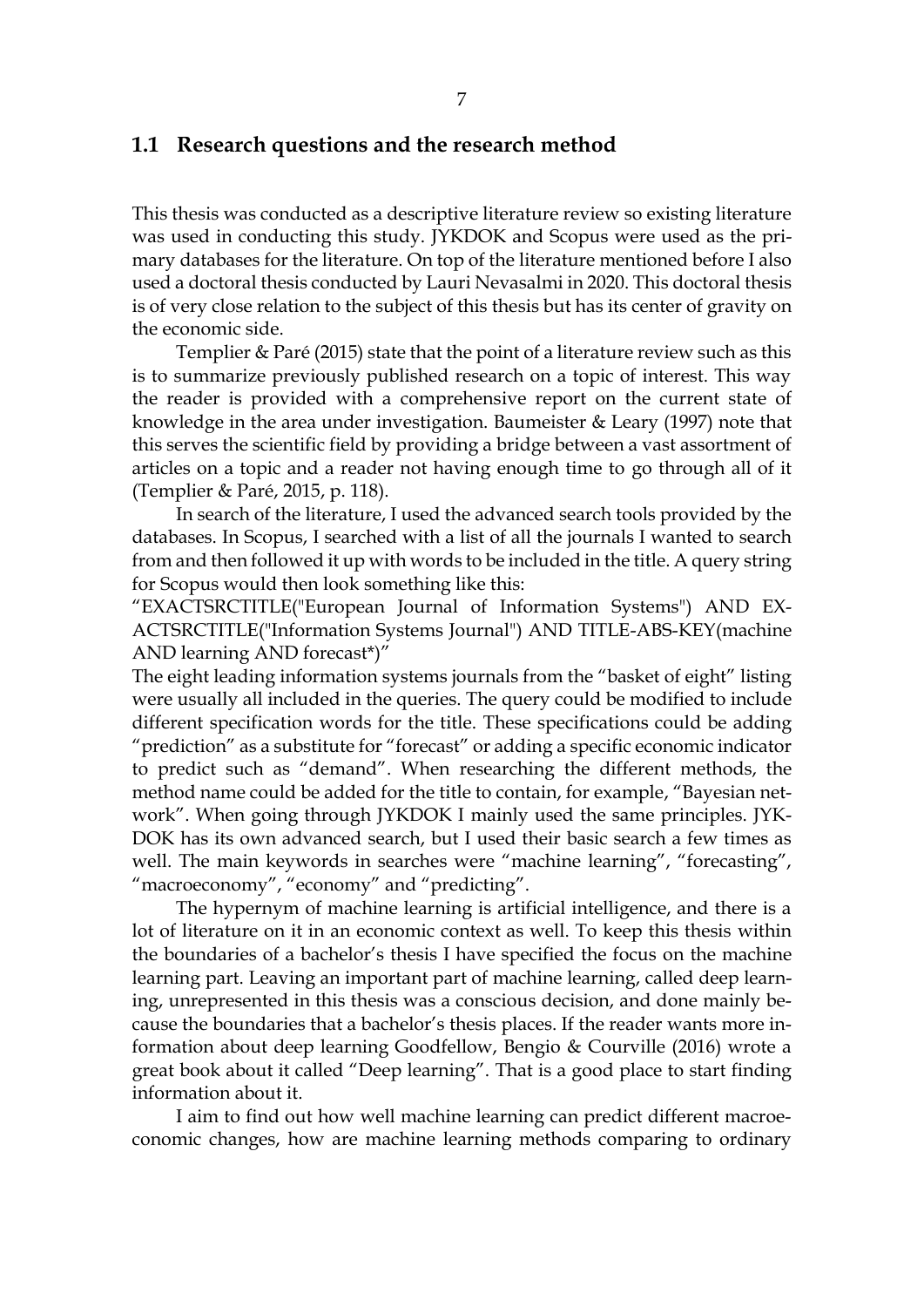methods, and eventually why isn't machine learning used more in economic forecasting thus the main research questions are as follows:

- How can machine learning be utilized in macroeconomic forecasting?
- Are machine learning methods better at predicting the macroeconomy compared to those methods used before?
- Why isn't machine learning used more in economic forecasting?

### <span id="page-7-0"></span>**1.2 Structure**

This thesis has been divided into four different chapters. The first one being the introduction to the topic. This chapter will explain the motivation behind the study, go through the research question and the method as well as analyze the structure of the thesis.

The second chapter goes more in-depth on machine learning. It defines what machine learning is and also takes a look into a few of the algorithms machine learning uses in its predictions. At the end of the second chapter there will also be a section that discusses machine learning's greatest problems and why it isn't used more.

The third chapter discusses the topic itself, predicting macroeconomics with different machine learning methods. This chapter's main function is to present the findings of the study and compare them slightly to more traditional methods. This chapter will also cover machine learning methods in economics in general and an introduction to nowcasting.

Chapter four is the conclusions chapter, which focuses on briefly wrapping up the whole thesis. This chapter discusses the findings and knowledge of every different chapter provided and summarizes everything the thesis found out.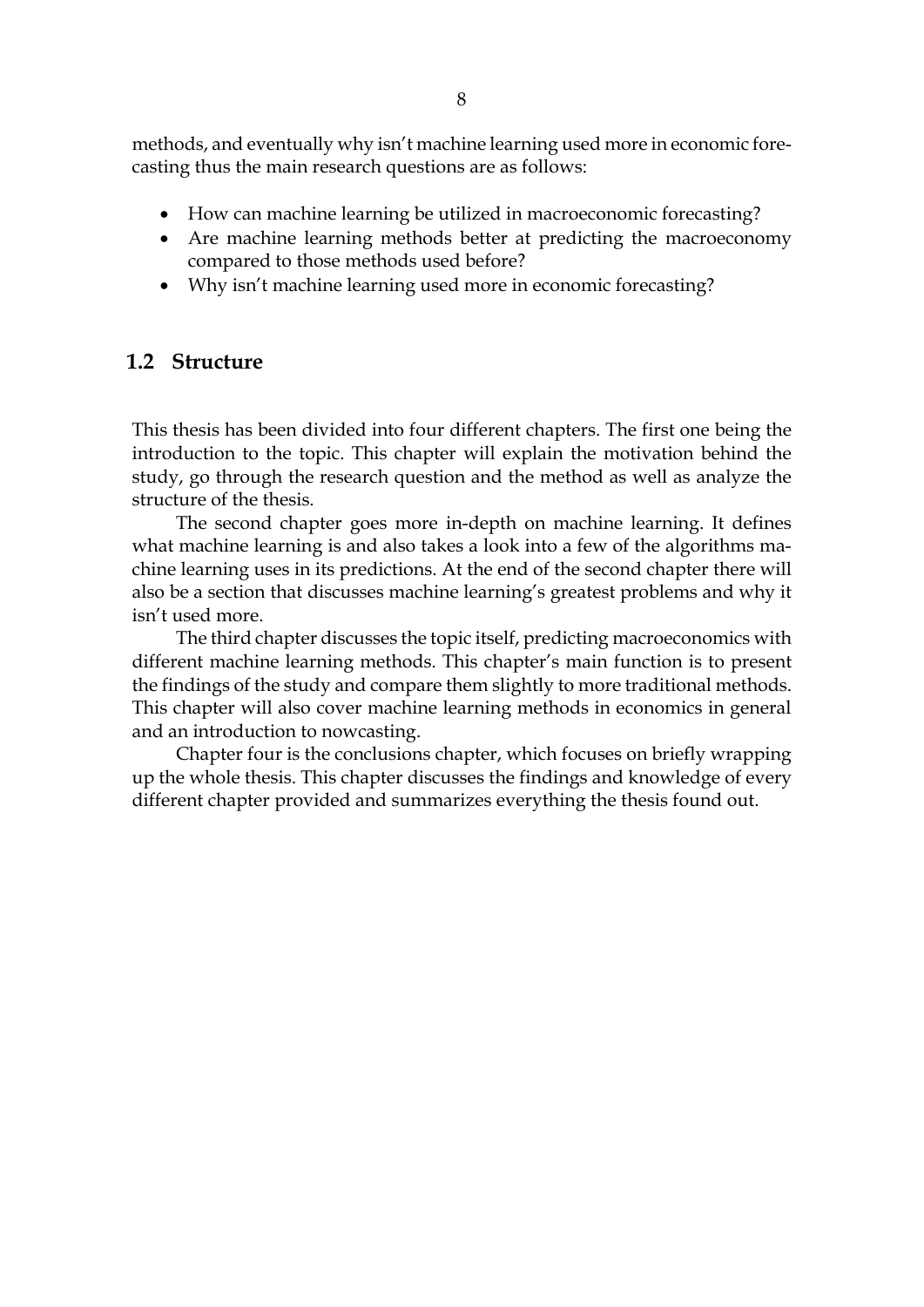## <span id="page-8-0"></span>**2 MACHINE LEARNING**

This chapter's goal is to give a good understanding of machine learning, what are the main characteristics it has, what are the most commonly used machine learning methods, and finally how reliable is machine learning and what are its biggest problems. First machine learning will be defined according to a few sources and the hypernyms and hyponyms of it are explained. Then the thesis will cover the most used machine learning methods, explain their strengths, and how they are used in the economic context. In the final section, the biggest problems of machine learning are covered, and then the biggest limitations of different methods are covered.

## <span id="page-8-1"></span>**2.1 Defining machine learning**

Alpaydin (2020) defines machine learning to being behind the trendiest technologies of today's world. From face recognition to cars that can drive themselves have used machine learning in their pattern recognition. However, these kinds of things are something we humans do unconsciously. We couldn't really define the algorithm we use in recognizing the faces of our close ones and thus couldn't really program a computer program for that without using machine learning. But by analyzing sample face images of a specific person, a learning program captures the pattern and is able to then recognize people (Alpaydin, 2020, p. 3). At this machine learning is probably used the most, pattern recognition. Many different business sectors have found a way to use machine learning to their advantage from manufacturing with demand forecasting to traveling with aircraft scheduling and dynamic pricing. (Vähäkainu & Neittaanmäki, 2018) Based on the perspectives introduced it could be said that there are endless possibilities for machine learning to be utilized in today's world and that we have only scratched the surface of what can really be achieved with it.

Bi, Goodman, Kaminsky & Lessler (2019) define machine learning to be something that aims for the machine to learn by itself without being directly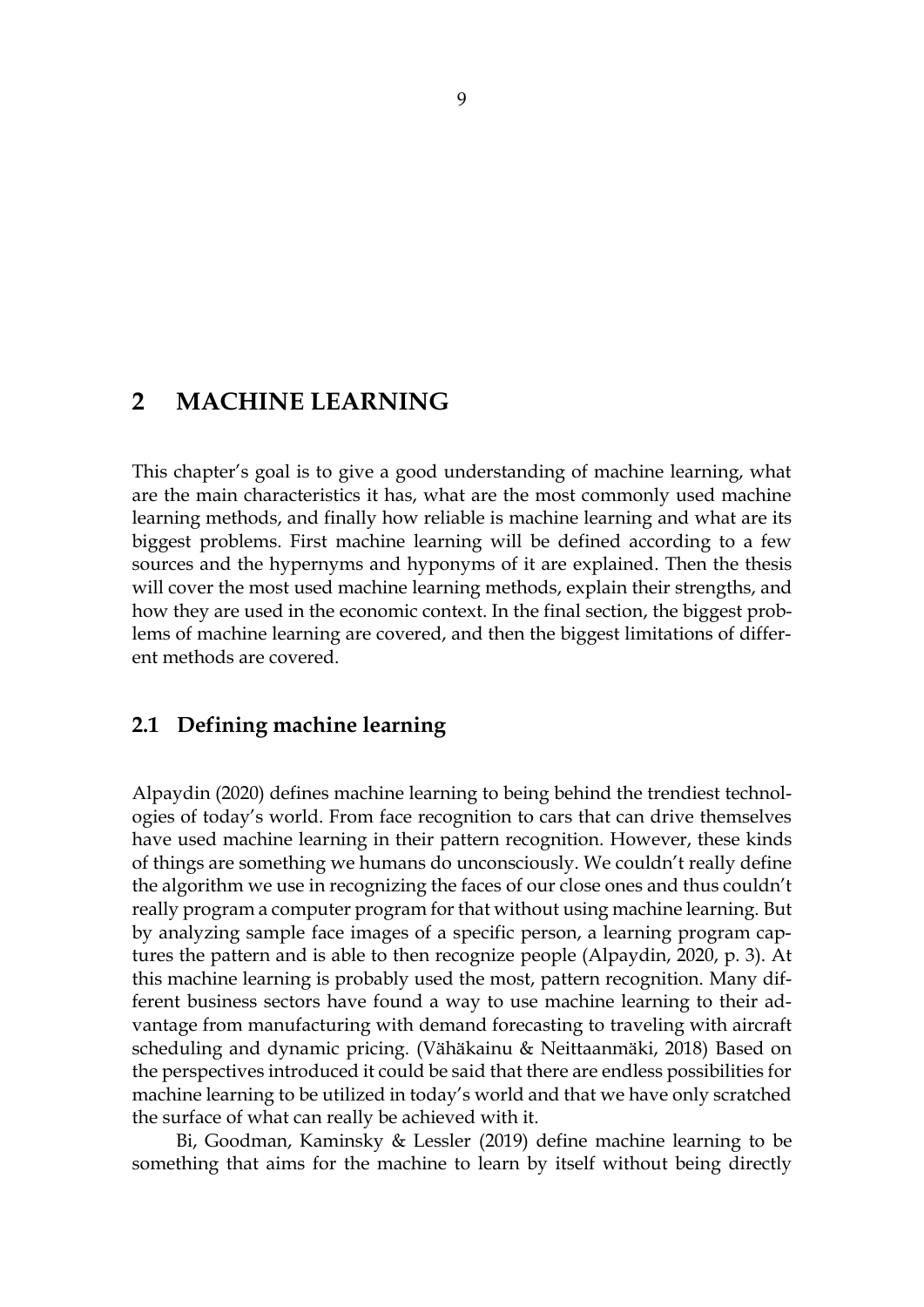programmed. They also state that in practice experience just usually means fitting to data and thus there is no clear boundary between machine learning and some statistical approaches. Alpaydins' (2020) definition of machine learning is a slightly more complex one, where he defines machine learning to be computer programming to optimize a specific performance criterion using example data or experience. He states that the learning part is the execution of a program to optimize the parameters of a model using past experience. In the end, they are all on the same page on their definitions, one just explained a bit more in-depth.

Sturm et al. (2021) explain that to utilize machine learning in problem solving a learning algorithm is required. According to them all of these algorithms include parameters that need to be tuned according to the problem. They state that the algorithm and the data are needed to train a model to reflect the patterns within the trained data. If new data is achieved, this process can be repeated (Sturm et al., 2021, p. 1584).

Machine learning has a lot of relations to other concepts in the field. Artificial intelligence is considered a hypernym for machine learning. Machine learning itself also has a lot of hyponyms which are usually different methods used in machine learning. Some of these methods are for example decision trees, support vector machines, neural nets, and deep learning(Varian, 2014). Alkharabsheh et al. (2022) also divide the methods into different families. Section 2.2 will go more in-depth on these different methods and algorithms.

In practice machine learning can be used through many different machine learning libraries with open-source code to different algorithms. There are websites that allow machine learning algorithm usage and importing their machine learning algorithms from the website. TensorFlow is a great example of easy machine learning model building and machine learning production library.

### <span id="page-9-0"></span>**2.2 Different algorithms and methods of machine learning**

Machine learning can be used through many different algorithms and methods. In this machine learning context methods, algorithms, and techniques as concepts are used interchangeably. The one used in a specific research is up to the writers' preference. On top of the main methods, there are a lot of variations of the more common machine learning methods, so this thesis will not cover all of them. Alkharabsheh et al. (2022) have classified different methods for different families. The methods covered in this thesis are the decision tree (DT), the random forest (RF), the Bayesian algorithm or naïve Bayes (NB), the support vector machine (SVM), and in the end a brief introduction to others that will not be introduced in this thesis more than that. These include for example bagging (BAG), boosting (BST), and k-nearest neighbor (KNN). These different methods have been chosen for their occurrences in the literature regarding economic forecasting.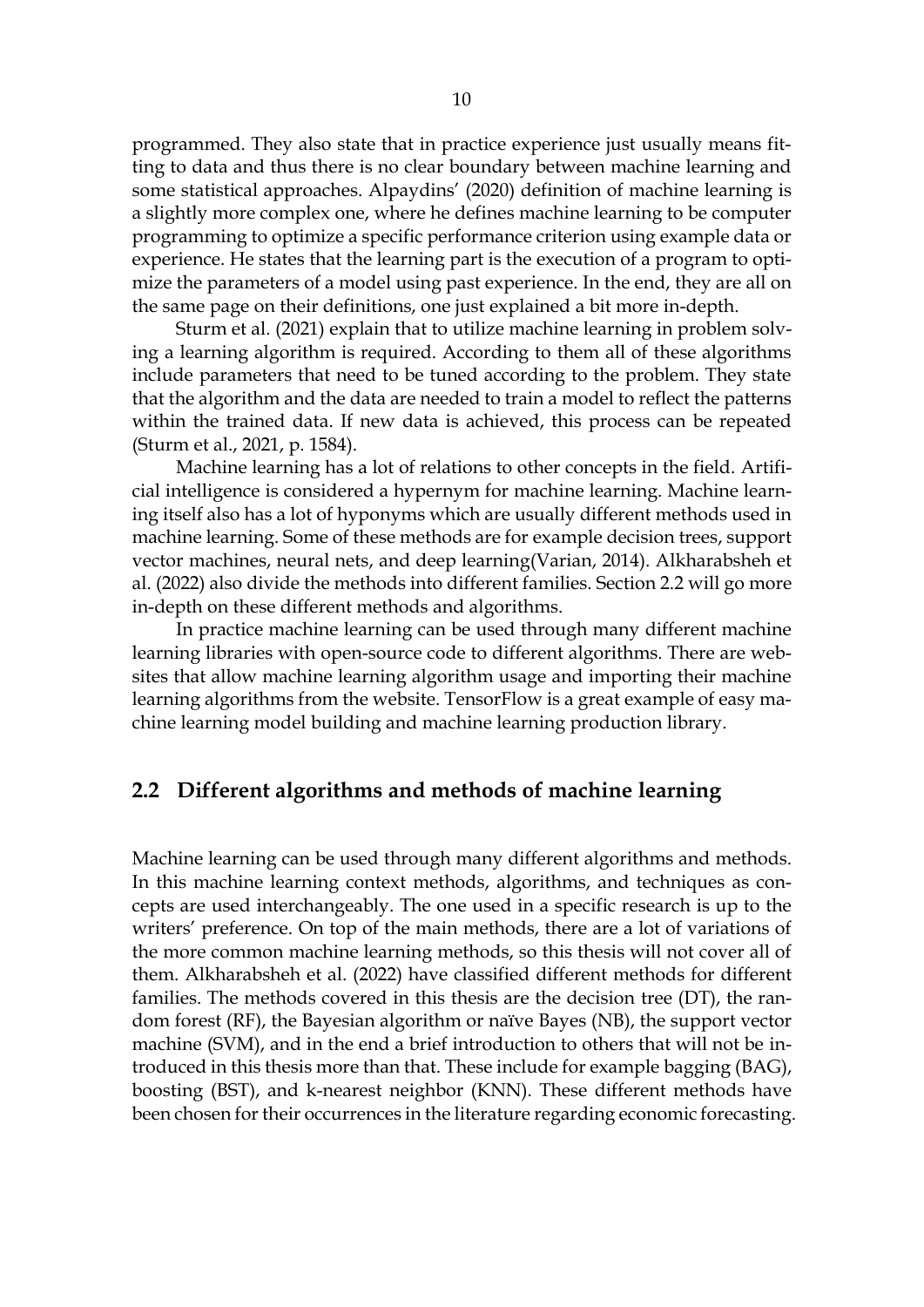#### <span id="page-10-1"></span>**2.2.1 Decision trees and random forests**

Decision trees are probably the most known application of machine learning. These are simple binary trees, which can help the program in making decisions. Varian (2014, p. 6) points out that classification and regression trees often go by the same name of CART. One tree alone is not enough to produce a learning program, but with several trees (a forest) used together and by creating new trees a learning program can be achieved. (Vähäkainu & Neittaanmäki, 2018, p. 14) Figure 1 contains two very simple decision trees. The tree on the left classifies users' actions based on different examples, and the tree on the right makes probabilistic predictions. (Poole & Mackworth, 2010, p. 299)



<span id="page-10-0"></span>Figure 1. A simple decision tree (Poole & Mackworth, 2010, p. 299).

A decision tree consists of nodes, leaf nodes, branches, and eventually a threshold unit. The data is divided into branches, which start from nodes and lead to leaf nodes. Nodes respond to "if this, then that" circumstances, eventually resulting in a particular outcome. Leaf nodes are basically just nodes without children nodes. (Umar, Fonkam & Prasad 2022)

Random forests are a combination of tree predictors. The generalization error of the whole forest converges as the number of decision trees in the forest grows larger. Other classifiers such as tree strength and the correlation between different decision trees are also things that affect the generalization error. (Breiman, 2001) As mentioned before in chapter 2.1, machine learning is sometimes very close to statistics. Random forests include some similar attributes used in regression models, where the more regressors there are the more accurate the model is. Correlation between different regressors (here the correlation between different decision trees) affects the error and the outcome.

Decision trees get their strength from their simplicity. Learning them is not that hard, which saves time for analyzing the results. They are also quite flexible to nonlinear covariate effects and can include even higher level covariance between covariates. (Bi et al., 2019) This all holds for random forests, as they are a combination of tree predictors.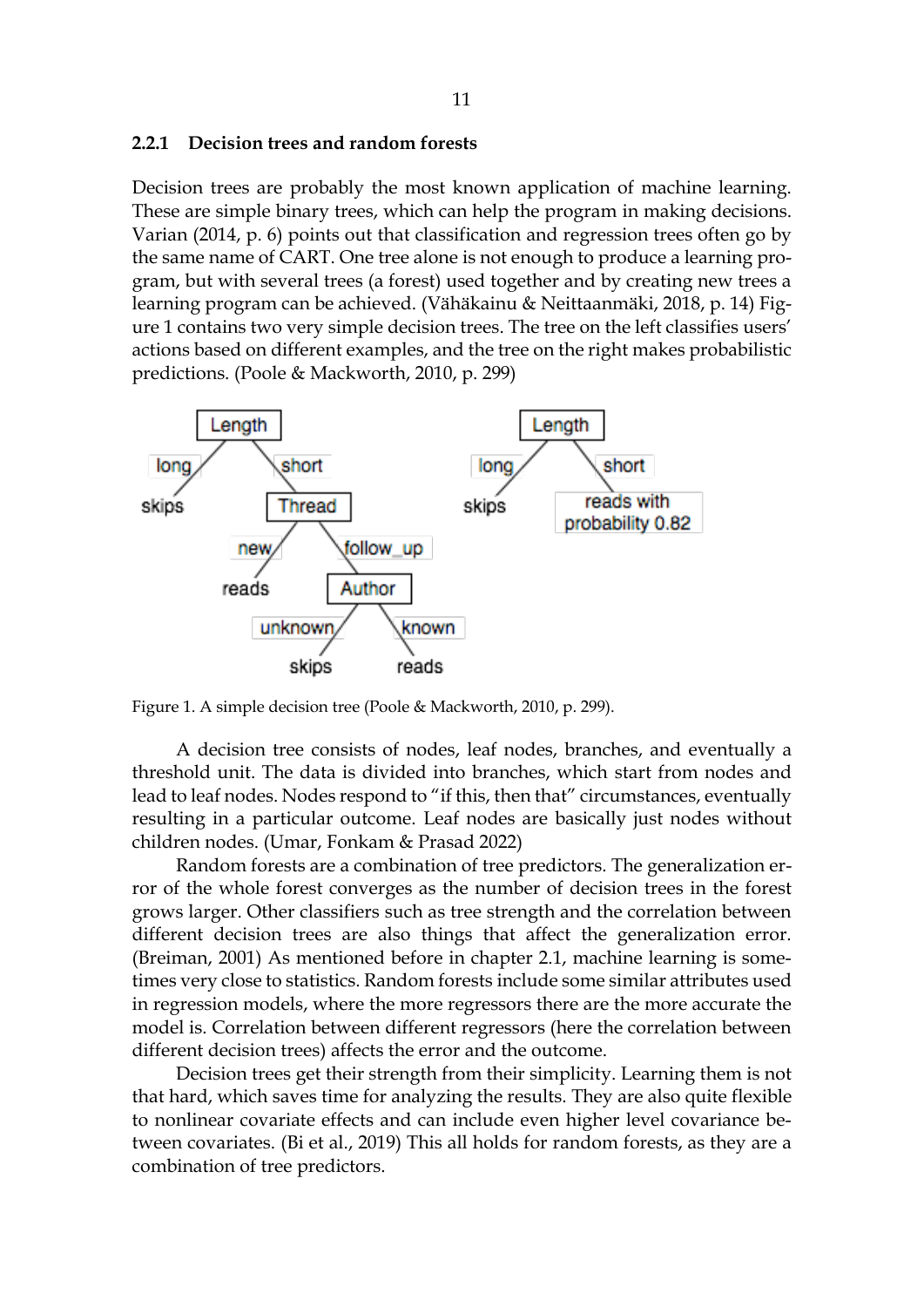#### <span id="page-11-1"></span>**2.2.2 Bayesian algorithms**

In order to get to know what a Bayesian network or a naïve Bayes algorithm is we first have to understand what the Bayes' theorem is. The Bayesian machine learning algorithms are derived and built on top of the Bayes' theorem, so they are of a close relation. The Bayes' theorem is a key concept of Bayesian statistics which will be described briefly next.

Bayesian statistics is often compared to more classical statistics, but the main difference between these two statistic movements is how the population parameters are predicted. More classical statistics assume the population parameters to be unknown constants and when estimated the concept of probability is used whereas Bayesian statistics assume the population parameters to be quantifiable random variables and thus can be described by probability distributions. (Puga, Krzywinski & Altman 2015)

According to Puga et al (2015), the Bayes' theorem is the core of Bayesian statistics. The theorem describes different outcome probabilities using conditional probability. They give a good example of conditional probability where we have two coins, one with the probability of 0.5 to land on tails (and heads for that matter) and a biased coin which has a probability of 0.75 of yielding heads. Conditional probability is basically choosing the coin. The choice of coin affects the toss outcome probability, where heads are now favored because of the biased coin.

Bayesian networks are graphical structural models that encode probabilistic relationships among variables (Heckerman, 1996). Literature regarding Bayesian networks has made major advances in inferring causal relationships from observational data(Binder, Koller, Russell & Kanazawa, 1997; Pearl, 1998; Spirtes, Glymour & Scheines, 2000). Bayesian networks are built of nodes, where there are child and parent nodes (Z. Zheng & Pavlou, 2010). Bayesian network graphs are referred to as DAG which stands for directed acyclic graph(Dharmasena, Domaratzki & Muthukumarana 2021; Zheng & Pavlou, 2010). Zheng & Pavlou (2010) define the directed in this context to mean for a node to have an asymmetric edge over the linked node and the acyclic to reflect the edges not forming a circle. A naïve Bayes algorithm is the same as a Bayesian algorithm, but it just makes the assumption, a naïve one, of predictive variables independence (Bi et al., 2019). Figure 2 is a graph of a generic Bayesian network with five different nodes. A and B nodes being the parents of C and C being a parent of E and D nodes and in return, C being the child of A and B, and E and D being the children of node C.



<span id="page-11-0"></span>Figure 2. A generic Bayesian network with five nodes (Zheng & Pavlou, 2010, p. 370).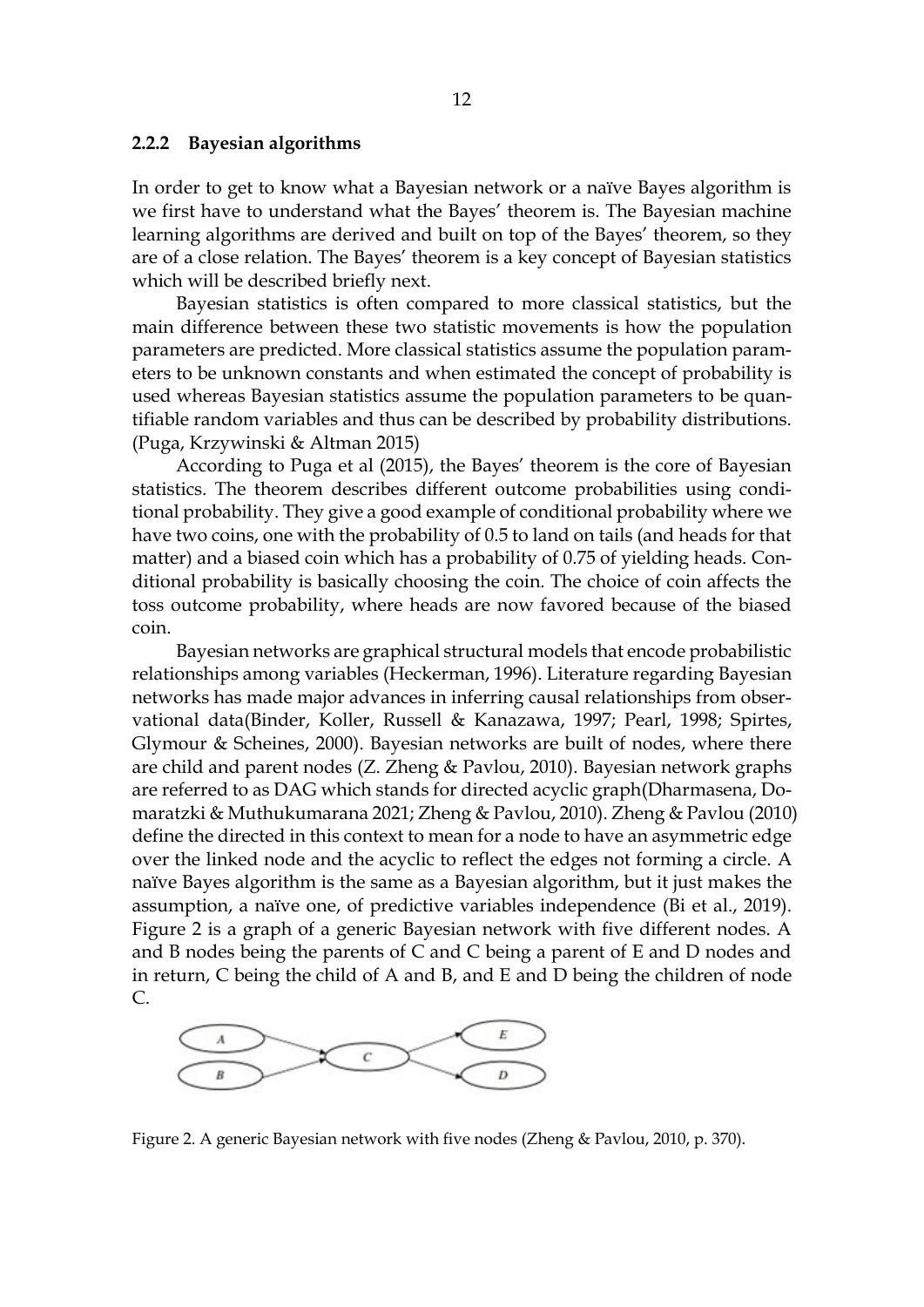The strengths of the Bayes also come from its simplicity. It has been shown to perform well in the presence of noise, missing data, or even irrelevant features. On top of this the naïve Bayes requires fewer parameters and thus a smaller training set because of its "naïve" assumption. (Bi et al., 2019)

#### <span id="page-12-0"></span>**2.2.3 Neural networks**

Research about neural networks has been going on since 1943 when Warren Mcculloch and Walter Pitts presented the first model of artificial neurons. Neural networks were originally meant to picture how human brains processed information. (Rojas, 1996) Neural networks used as a machine learning method also go by the name of artificial neural networks. Like people, neural networks learn best from examples, as the biological systems' learning also includes fitting to the synaptic connections between the neurons in the network(Stergiou & Siganos, 2006). Since the research of artificial neurons started, neural networks have been applied to several problems in pattern recognition and are being used as a method in machine learning today. Training neural networks require a lot of experience and experiments and thus some people prefer something more simple, such as the decision tree. (Nilsson, 1998) Decision trees are easy to understand because of their Boolean-like structure, where they only branch in two different directions at a time. Neural networks are also widely in use in nonlinear approximation and when neural networks are applied to forecasting, they can be somewhat of a black-box model, as it is given a set of inputs and learns from them and gives us an output (Butts, Hoest-Madsen & Refsgaard, 2003; Bi et al., 2019). It seems like neural networks are a complex thing to understand as their "hidden" mid-layer between the inputs and outputs isn't visible to the naked eye.

A neural network consists of a big population of neurons interconnected through complex signaling pathways and this structure is used to analyze complex interactions between measurable covariates to eventually predict an outcome (Bi et al., 2019; Vähäkainu & Neittaanmäki, 2018). Neural networks possess layers of these neurons, which are the input layer, hidden layer, and eventually an output layer. In theory, there could possibly be more hidden layers, making the network a more complex one. (Nevasalmi, 2020, pp. 56-57; Vähäkainu & Neittaanmäki, 2018) Every one of these hidden units is a linear combination of the input variables which have a link connecting them (Nevasalmi, 2020, p. 56). Butts et al. (2003) define there to be a weighting value for each input to tell how important a specific input is whereas Bi et al. (2019) and Vähäkainu & Neittaanmäki (2018) and Patil & Subbaraman (2021) state that there is a weighting for each link of the network, even between the hidden layer and the output layer. A weighting is used to define to the neural network how important a specific module of it is, whether a link or an input. When teaching the network the goal is to determine weights for the links that reduce errors (Patil & Subbaraman, 2021).

Figure 3 is a demonstration of a simple neural network with an input layer, one hidden layer, and an output layer. The neurons are portrayed by the grey circles, which are connected by links. It can be seen here how the hidden neurons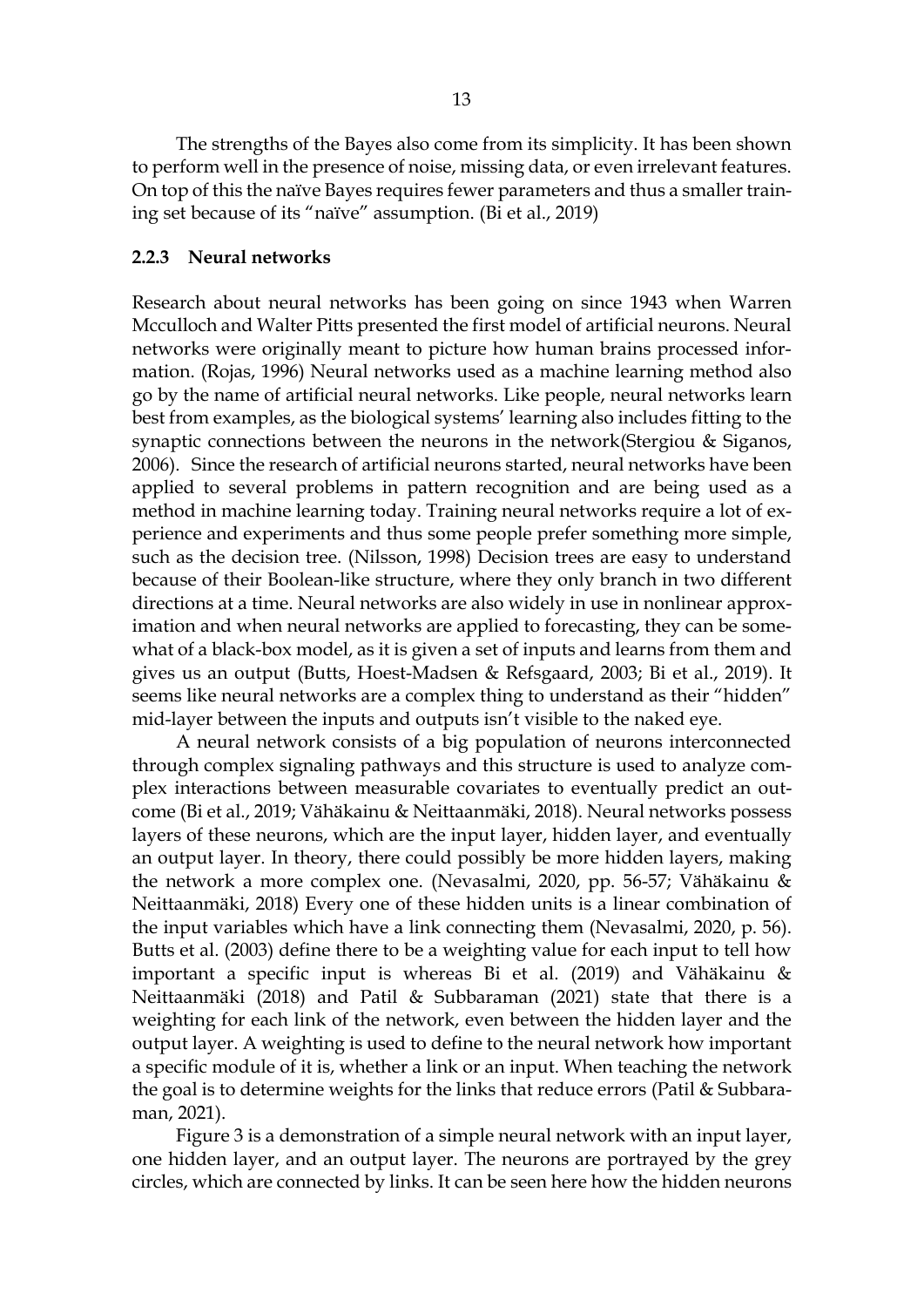are actually linear combinations of all the input values, as the links lead from each input to every hidden neuron.



<span id="page-13-0"></span>Figure 3. A simple neural network with three layers (Tutorialspoint, 2017).

Neural networks or artificial neural networks -method is probably the one I have seen used the most in research. Bi et al. (2019) define neural networks' strengths to be especially in how it accommodates to variable interactions and nonlinear associations without user specification. It could be said that once an artificial neural network is set it really doesn't care about changes. This could not be said about all machine learning methods.

### <span id="page-13-1"></span>**2.2.4 Support vector machine**

Support vector machines were originally presented by Vapnik (1995) (Nevasalmi 2020, p. 58). They are most commonly used in classification and in regression problems (Athey & Imbens, 2019; Bi et al., 2019; Nevasalmi, 2020, p. 58), however Athey and Imbens (2019) state later that support vector machines are traditionally used in classification but have also been extended into regressions. This implicates that they are not traditionally used in regression but have lately also been fitted there. Umar et al. (2022) and Patil & Subbaraman (2021) continue that a support vector machine is actually a binary classifier because it assigns observations into only two different categories. It uses a statistical learning theory to create a consistent estimator for the data.

Bi et al. (2019) start explaining the functionality by defining that support vector machines are used to construct an optimal boundary between observations. Bi et al. (2019) and Umar et al. (2022) call this boundary a hyperplane and Nevasalmi (2020) and Bi et al. (2019) specify there to be a margin that is defined to be the distance from the hyperplane to the nearest observation. Support vector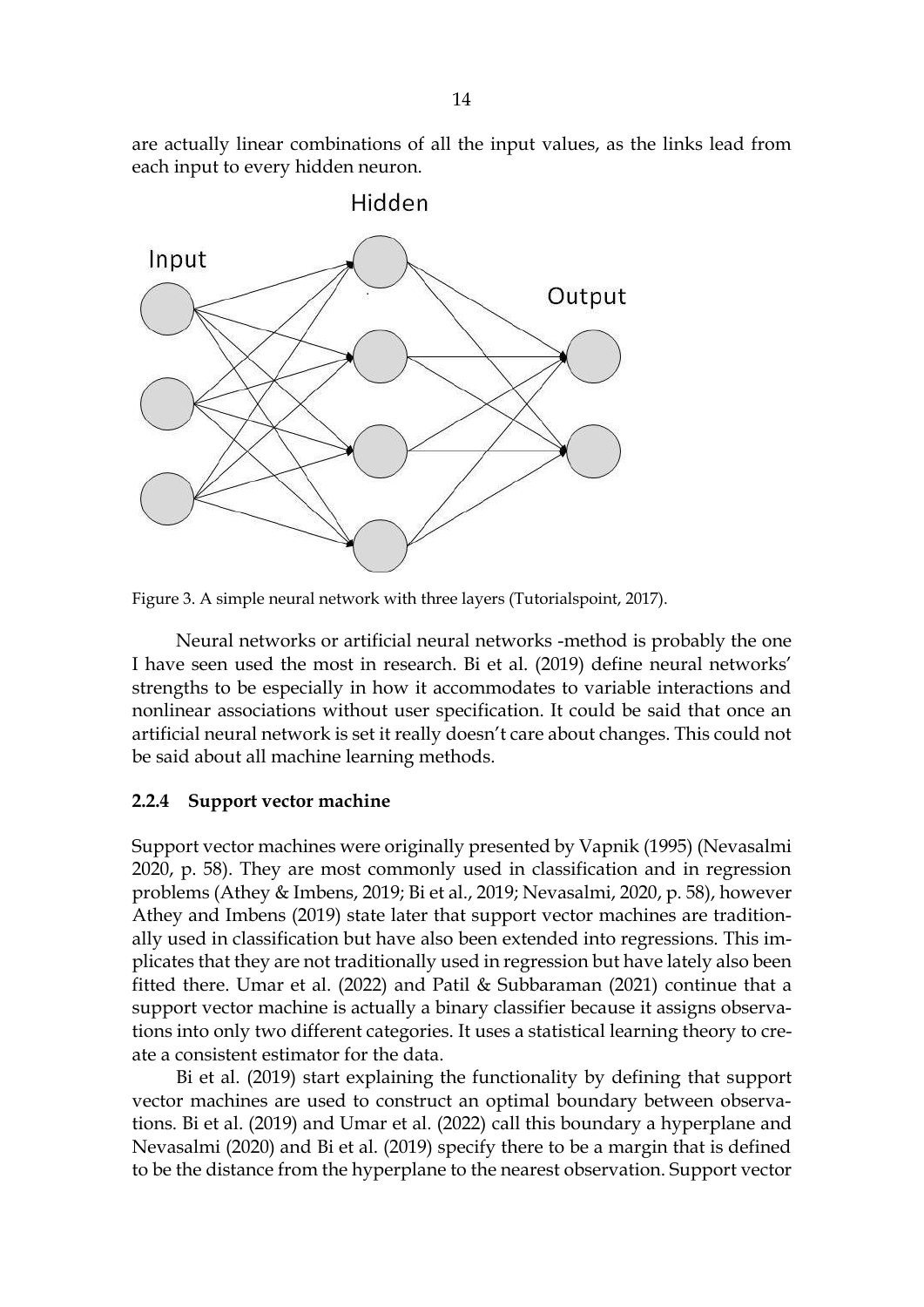machine training tries to widen the boundary between the two categories as much as possible, and the main purpose of this method is to find the optimum line or decision boundary for categorizing n-dimensional space into different classes so that additional data points can easily be placed into one of these classes (Umar et al., 2022). The bigger the margin or boundary between the different classes is, the easier it is to place these additional data points into a correct category. But what if an observation is not appliable to any of these categories Bi et al. (2019) give a good view on kernel functions and what they do, and this is described briefly after the figure.

Figure 4 is a good example of a support vector machine. ( $\omega \varphi(x) + b$ ) = 0 being the boundary separating the two classes of observations, ( $\omega \varphi(x) + b$ ) > 0, and  $(\omega \varphi(x) + b) < 0$  being the support vectors and the area between the support vectors and the boundary being the margin. As stated before the point of the support vector machine is to maximize the area between the two classes.



<span id="page-14-0"></span>Figure 4. A support vector machine (Chandra & Bedi, 2021, p. 1868).

Many of the observations that support vector machines want to categorize can't yet be separated by a hyperplane. Bi et al. (2019) explain that this can be addressed by using a "kernel function". Support vector machines apply this data transformation tool to the data, and they project the data into a higher-dimensional space where the variables (derived from observations) can now be separated. They state the most popular kernel functions include for example a polynomial kernel, Gaussian kernel, and sigmoid kernel. I will not take a deeper look into these kernels in this thesis but a good place to start could be for example "Survey on SVM and their application in image classification" by Chandra  $\&$ Bedi (2021) or even "Efficient kernel functions for support vector machine regression model for analog circuits' performance evaluation" by Boolchandani, Ahmed & Sahula (2011). Even though the latter article is not directly of the same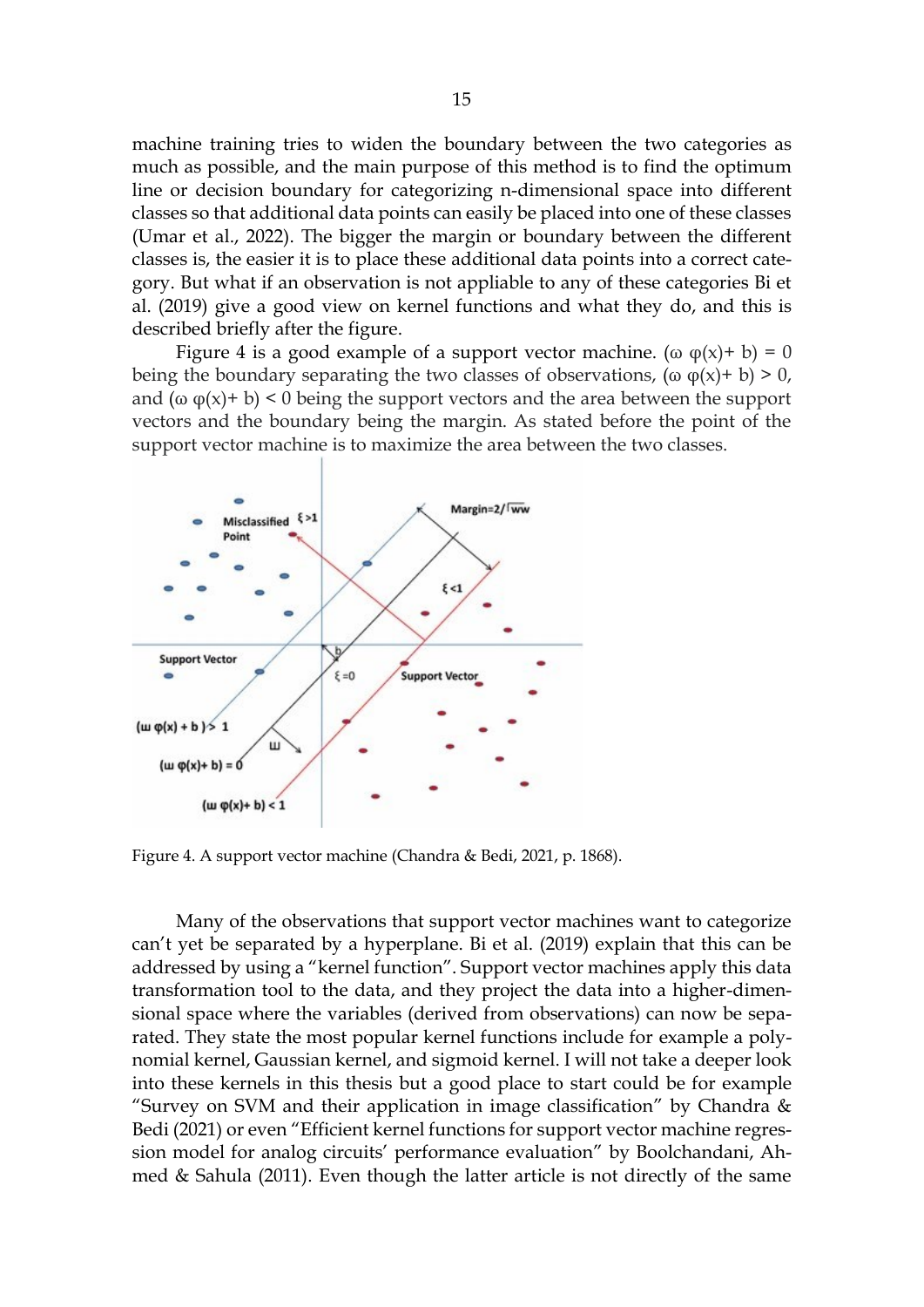subject, it still holds a good introduction to kernel functions and some more research on them.

Support vector machines usually show low misclassification levels and thus are quite reliable. They also scale quite well with higher dimensional data. Support vector machines are also easily interpretable, but some of this interpretability disappears when using a kernel function as it complicates things. (Bi et al., 2019)

#### <span id="page-15-0"></span>**2.2.5 Other methods**

There are still a lot of methods not introduced in this chapter and thesis. These methods are not any less important in economic forecasting than the ones that were introduced. The methods this thesis covers are chosen for their presence in the literature used in this thesis. Bi et al. (2019) cover a bigger part of machine learning methods or as they say algorithms. That is a good place to look for an introduction to a specific method. Some worthy mentions have to be made to bagging, boosting, and K-nearest neighbors methods. Bagging and boosting belong to an ensemble methods group (Bi et al., 2019) whereas K-nearest neighbors belong to a family of Nearest neighbor methods (Alkharabsheh et al., 2022). Ensemble methods are methods that combine information from many different models and combine their prediction power (Bi et al., 2019).

Bagging is a method that fits the same underlying algorithm to each bootstrapped copy of the original training data. It then creates predictions based on outputs from the resulting models(Bi et al., 2019a; Breiman, 1996). In the end, the quantitative final prediction is made by averaging the predictions made from the copies of the original data, and for a qualitative outcome, the prediction takes either a majority vote or averages the probabilities(Bi et al., 2019). One could say that bagging just creates many copies of the original data set and uses all of these copies to make an aggregated result. Each copy and its result is used in generating the final predictor, and the more copies and possible predictions there are, the more accurate the final aggregated prediction will be.

Boosting is similar to bagging in that it creates copies of the starting data. However, boosting, as its name suggests, boosts the next predictions, and improves them based on the earlier copies and their prediction errors. Different observations are given weights that change based on their classification. (Bi et al., 2019)

K-nearest neighbors method was presented by Evelyn Fix and J.L. Hodges, Jr in 1951 (Nevasalmi, 2020, p. 49). It is a non-parametric method used for classification and regression (Maccarrone, Morelli & Spadaccini, 2021; Zohdi, Rafiee, Kayvanfar & Salamiraad, 2022). The K-nearest neighbors can identify repeated patterns within the time series and are applied to financial time series modeling because of this. The method outperforms many other methods regarding precision with a limited amount of data. (Maccarrone et al., 2021) Zhang (2016) defines the method to work by classifying unlabeled observations into a class with the most similar labeled examples. In a two-dimensional plot, two characteristics can be employed, and the method classifies and places all of the observations in a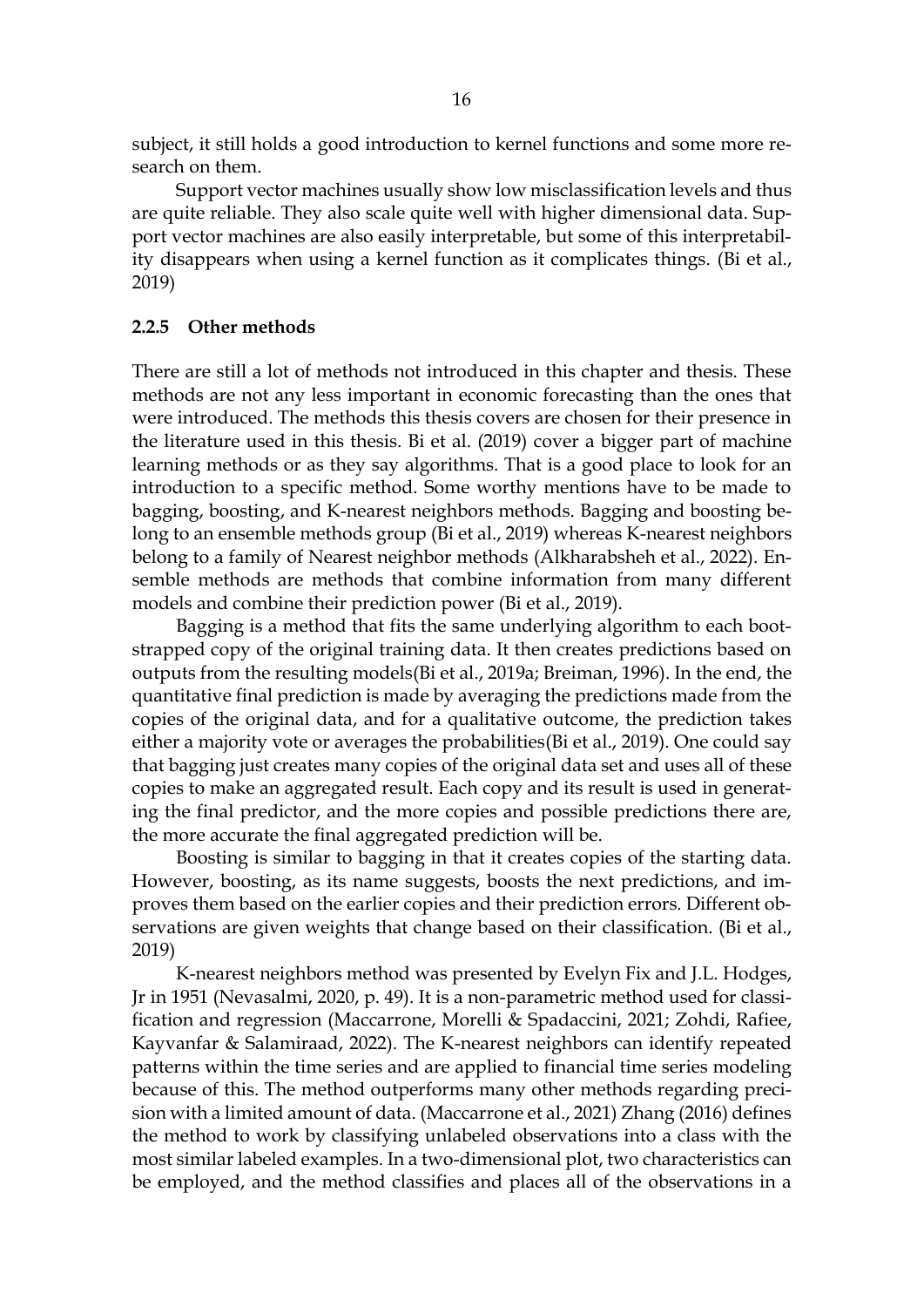group fitting that specific observation. Figure 5 illustrates a two-dimensional plot, where fruits, vegetables, and grains are placed. It divides them into groups depending on their sweetness and crunchiness.



<span id="page-16-0"></span>

## <span id="page-16-1"></span>**2.3 Why isn't machine learning used more in economic forecasting?**

Machine learning, as new as it is, is rather rarely used in research and researchers still prefer more traditional methods. Several researchers (Kreiner & Duca, 2020; Maccarrone et al., 2021; Soybilgen & Yazgan, 2021) have found out that some machine learning methods do indeed outperform older forecasting strategies. Why is machine learning then not utilized in a bigger scope?

The short answer is that the researchers simply lack the ability to utilize machine learning in their research. This can partly be blamed on the fact that many of the closed-source programming languages are the ones that are gaining popularity. (Bi et al., 2019) As stated before, some machine learning methods do require quite a bit of knowledge on them before they can be used on the problem under research. This can lead to researchers not bothering to learn a whole different method to conduct their research when they can easily do it with methods, they are familiar with. In general, a lack of working knowledge of machine learning algorithms is something that reduces their usage in research (Bi et al., 2019).

Machine learning methods are also quite labor heavy, states Bengio, Courville & Vincent (2013) as well as Athey & Imbens (2019). Bengio et al. (2013) continue that a lot of the actual effort goes into the design of preprocessing pipelines and transforming data. All of this takes time out of doing the actual research. They state that the biggest weakness of machine learning algorithms is their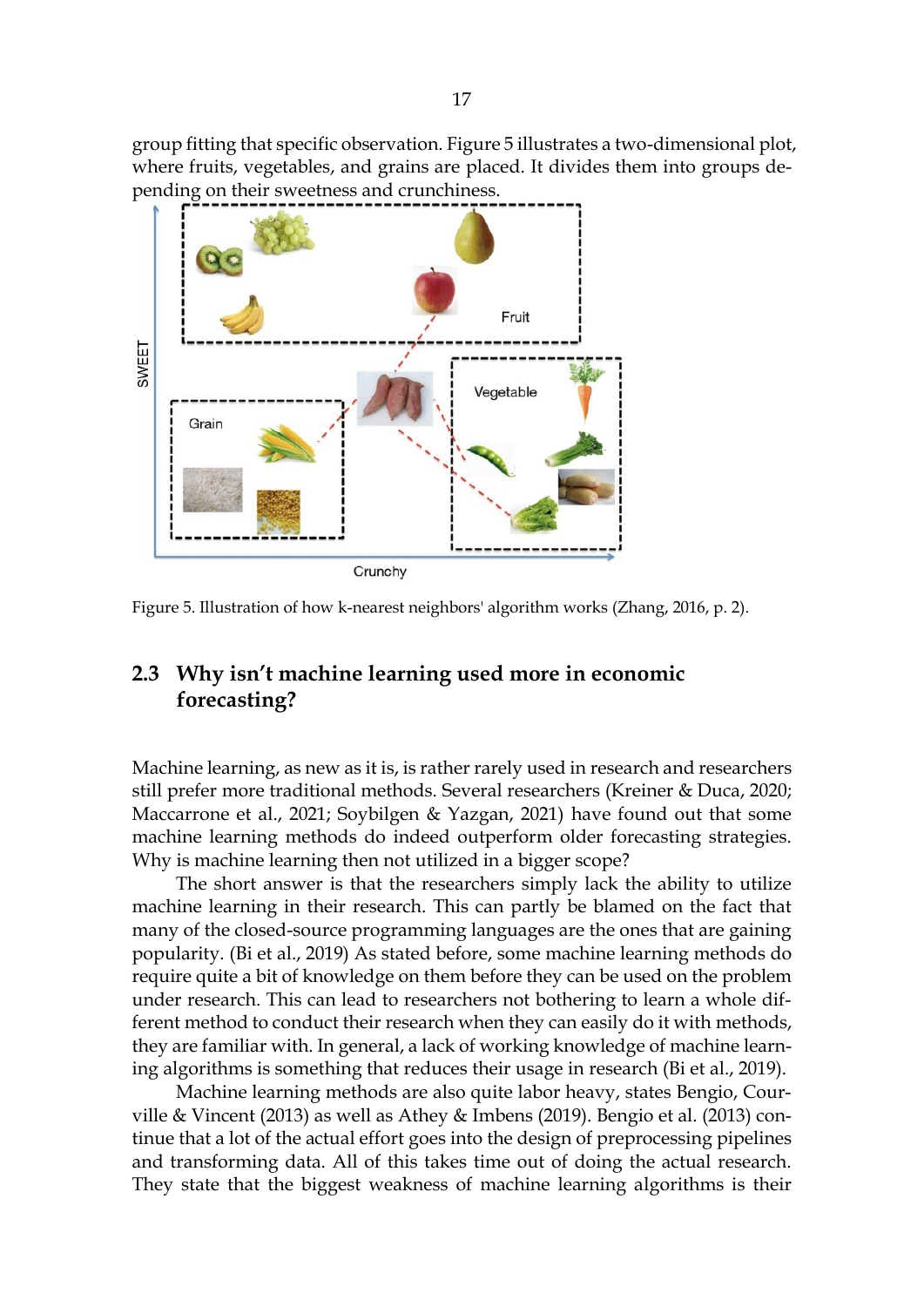inability to extract and organize the discriminative information from the data. Next, the thesis will go more in-depth on the methods' problems and their limitations in the same order that they were presented.

Decision trees are prone to losing information by categorizing variables where their associations are continuous. Decision trees are also not the most adaptable of methods, because even a small data change or node shift might result in drastically different trees. It should be mentioned that decision trees are also prone to overfitting. Some of these problems can be addressed in a random forest as it connects many decision trees. (Bi et al., 2019)

For the naïve Bayes algorithm, the main weakness comes from its assumption of independence between predictive variables. In reality, this assumption is often incorrect, and thus the base for the whole algorithm disappears. (Bi et al., 2019)

Neural networks can be somewhat of a black box model (Bi et al., 2019; Butts et al., 2003). What this means is that neural networks try to learn something from the inputs and create the hidden middle layer or several of them. Because the layer indeed is hidden, it may be hard to find out the relations between the inputs and the outputs (Bi et al., 2019). Bi et al. (2019) and Athey & Imbens (2019) add that training neural networks may be a complex task and usually require technical expertise and a lot of tuning to work well. Neural networks usually work the best with very large sets of data and features.

Support vector machines' weaknesses mainly come from kernel functions. When it is necessary, experimenting with a set of standard functions is required. This experimenting can be quite time-consuming so once again there will be less time left for everything else. There is also no guarantee that a standard kernel function can work so sometimes even hand-crafted ones are used. (Bi et al., 2019)

It should be noted that when a method has a specific weakness, it can easily be avoided by simply using another method altogether. Some of the methods do have similar weaknesses and limitations, but there should always be one that can avoid a specific one. Varian (2014) also notes that by averaging predictions of several models, a single model can be outperformed.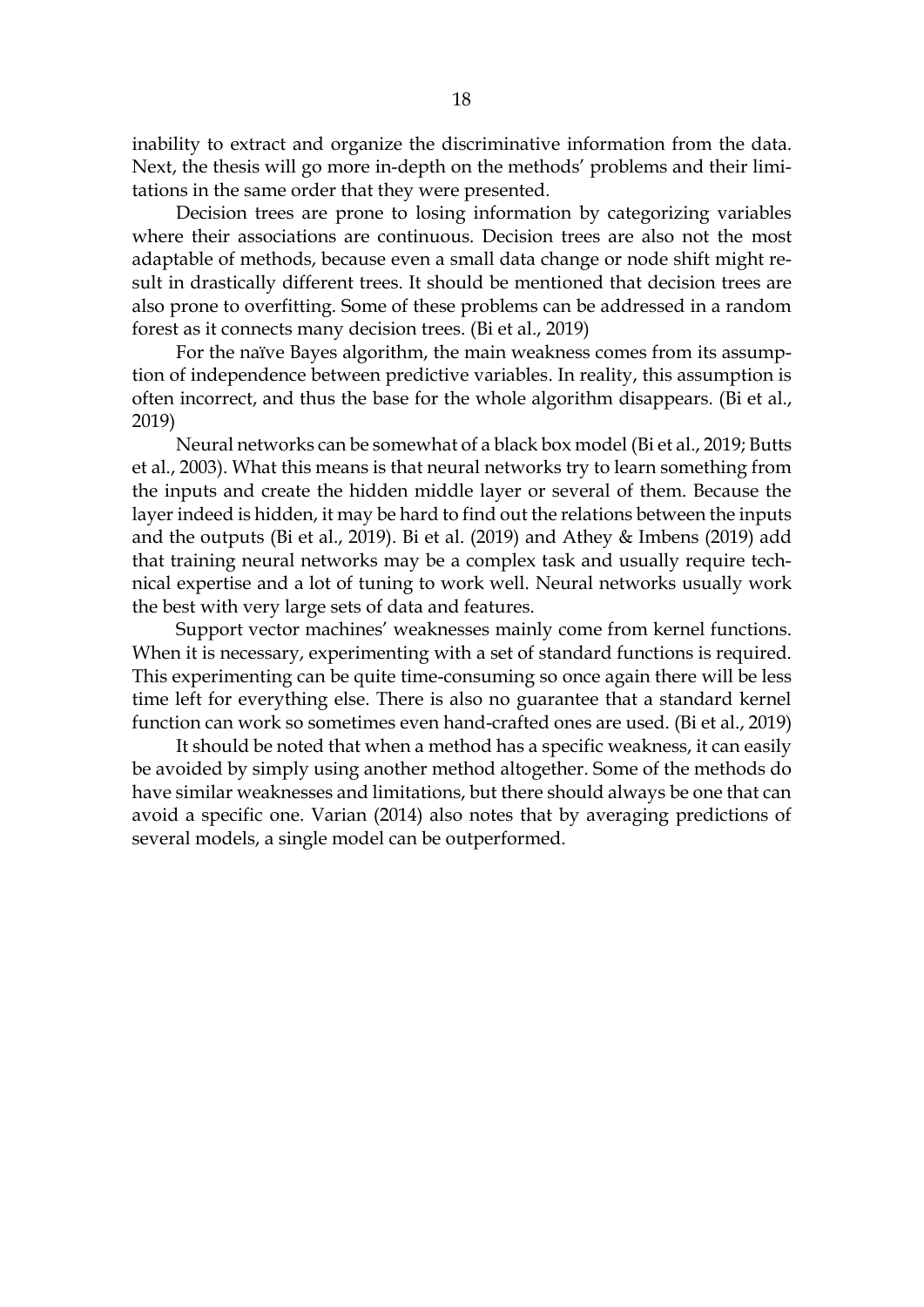## <span id="page-18-0"></span>**3 MACHINE LEARNING IN MACROECONOMICS**

Machine learning has many usable cases, and it can be used as a tool in many different areas of research. One of these areas is economics, and in this thesis, specifically macroeconomics. Machine learning has a lot to offer when it comes to forecasting the economy and that is what this chapter will cover.

Machine learning is mainly concerned with making predictions when it comes to analyzing data (Varian, 2014). This section will focus on how the economy can be predicted with machine learning and its many methods. First macroeconomics is briefly defined and then there will be a discussion about how different machine learning methods can be utilized in economics. Then there will be a chapter about the research that has been conducted on forecasting macroeconomics with machine learning. The section will also include a chapter about nowcasting which is making predictions of this exact moment, as well as the very near future, and this is a big part of macroeconomic forecasting and knowing what's going on in the macroeconomic scale.

### <span id="page-18-1"></span>**3.1 Macroeconomics**

Before getting to know how machine learning can be utilized in forecasting the macroeconomy it is crucial to know what macroeconomics is and what it is not. Tuerck (2014) states that macroeconomics is "the study of the economy as a whole". He explains that microeconomics is the other side of economics which focuses on single economic decision-makers, whereas macroeconomics focuses on interactions between large aggregates such as gross domestic product (GDP) or the market for labor and capital. It is also a macroeconomic concern what policies are needed to make the economy work effectively and what policies are called for when the economy breaks down (Tuerck, 2014, pp. 1-2). Begg, Vernasca, Fischer, Dornbusch & Begg (2014) define macroeconomics quite similarly. They state it stresses broad aggregates, such as the total demand for goods by households and the scope is thus on understanding interrelationships of the big issues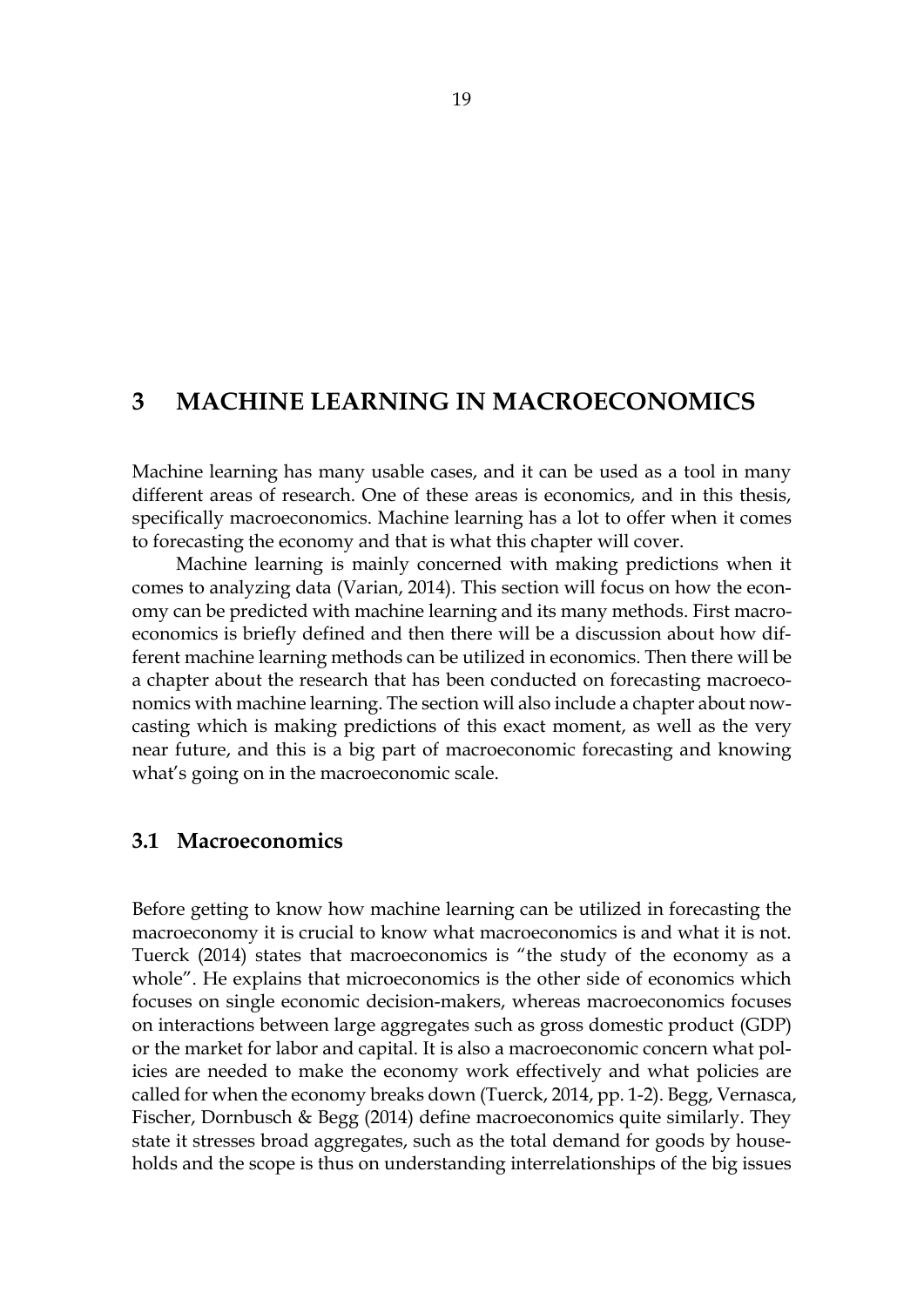<span id="page-19-0"></span>that affect the economy. Macroeconomics usually simplifies reality to focus on the key elements of a problem more clearly (Begg et al., 2014, pp. 352-354).

### **3.2 Nowcasting**

Nowcasting is a concept often seen in the field of economic forecasting. It seems to be the combination of the words "now" and "forecasting". Bok (2018) notes that Giannone, Reichlin & Small (2008) were the first ones to build a statistical framework that monitors macroeconomic conditions in real-time. Giannone et al. (2008) add that because all data is in fact released with lag, this means after the things have actually happened, it is important to forecast the things happening right now or in the very near future. Sarduie, Kazemi, Alborzi, Azar & Kermanshah (2020) note that nowcasting is actually the main focus of modern econometric analysis. Because the behavior of economic variables is based on non-linear and complex relationships of data, the use of machine learning techniques has led to a significant improvement in predictions (Sarduie et al., 2020).

Soybilgen & Yazgan (2021) note that in some fields, it is easy to see what exactly is going on today. Weather is a good example, only future weather forecasts are needed as it is obvious what the weather is like outside. They state that in economics, however, we are missing information about the current state. This is because important macroeconomic aggregates can only be measured with a considerable time delay. This is why nowcasting is required. (Soybilgen & Yazgan, 2021)

Without nowcasting, there would be no idea about what is happening on a macro level in our economy. When today's data would be released, maybe two or three months later it would be already old. Nowcasting is something quite important in the field of economic forecasting and the machine learning methods that this thesis introduced can also be used as tools in nowcasting.

## <span id="page-19-1"></span>**3.3 Utilizing machine learning in economics**

Athey & Imbens (2019) explain that the traditional approach to econometrics is to specify a target and an estimand. Then a random sample would be taken from the whole population of interest and then using the sample the parameter of interest and other nuisance parameters are estimated by finding the parameter values that best fit the full sample. This is done by using an objective function, for example, the sum of squared errors. The focus is on the quality of the estimators of the target. In contrast, when using machine learning the focus is on developing the algorithm. Then it's the goal of the algorithm to make predictions about some variables given other variables. (Athey & Imbens, 2019) Many econometric models and regressions could be replaced by machine learning. The question just is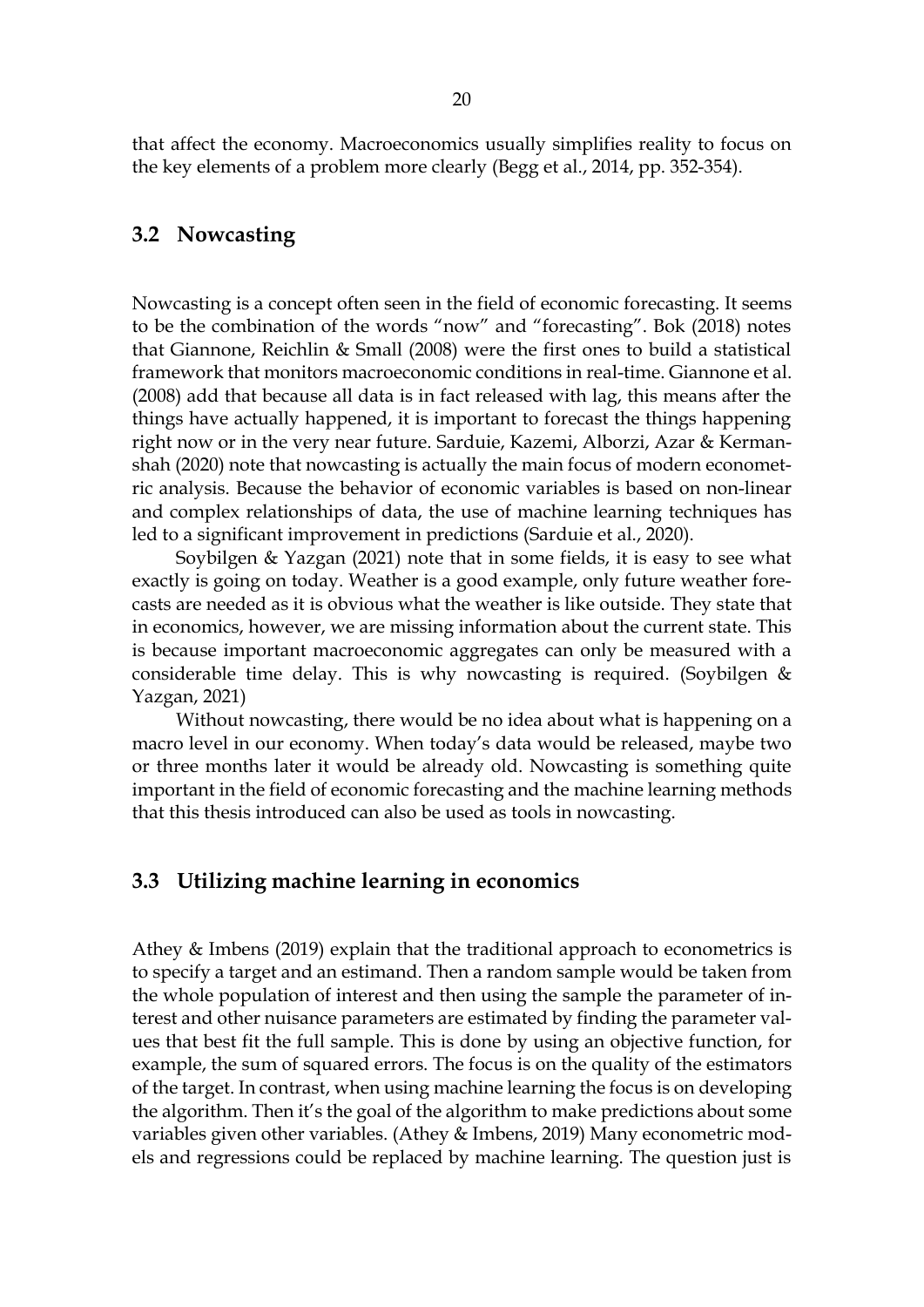that is machine learning in a state that is better than the traditional econometric models.

Econometrics is closely related to statistics, and it uses statistics as its base, just applied to economics. Athey & Imbens (2019) state that the machine learning revolution is largely been accepted by the statistics community. However, they add that economics has been a much slower discipline in adopting machine learning as a tool to be used in their field. This may be because of the case that machine learning tools have been particularly successful in big data settings. In reality gathering, big amounts of data for research purposes may be hard.

The chapters coming next, which are focusing on how different machine learning methods are used in economic research, divide the methods to work either in regression problems or classification problems, or even both. Regression analysis is closely related to correlation analysis but regression rather characterizes the law of relation between the variable of interest and the explaining variables and does this not for individual elements but rather for the whole population (Babenko et al., 2021). Babenko et al. (2021) also explain that the point of regression analysis is to find the line that best passes through a set of given points, and this can be done in many different fashions.

Classification is something that tries to group similar objects together by using logistic regression. In classification logistic regression will give us a certain "plane" or specific points of examples. Then by using this plane or example point dividing observations into classes can be done. (Babenko et al., 2021)

Decision trees and random forests are very popular methods for estimating regression functions in economics and especially when out-of-sample prediction power is important. Random forests have also recently been extended to situations where the interest is in causal effects and situations where general economic models' parameters are estimated. (Athey & Imbens, 2019)

Econometrics don't have that many tools to handle situations where out-ofsample predictions are produced so decision trees and random forests predictions in this fashion are welcome. Athey & Imbens (2019) explain the decision trees' and random forests' estimations to work by creating subsamples of the original sample and estimating the regression within the subsamples by averaging. They continue that the main advantages single trees provide in economics is their simplicity. It is easy to explain and interpret results. This can not be said about some of the more complex "black box" methods, where interpreting the results is hard. Random forests share many of the advantages with single decision trees and these include the little tuning they require and quite good out-ofthe-box performance and all of this contributes to the results being easy to interpret (Athey & Imbens, 2019).

Decision trees and random forests can easily be modified to tasks that include more classification than regression. In classification, the idea is once again to split the original sample into smaller samples. The main difference in decision trees and random forests regression to classification is the objective function that measures the improvement from a particular split. In classification, this function is called the impurity function, and it estimates how impure different leaves are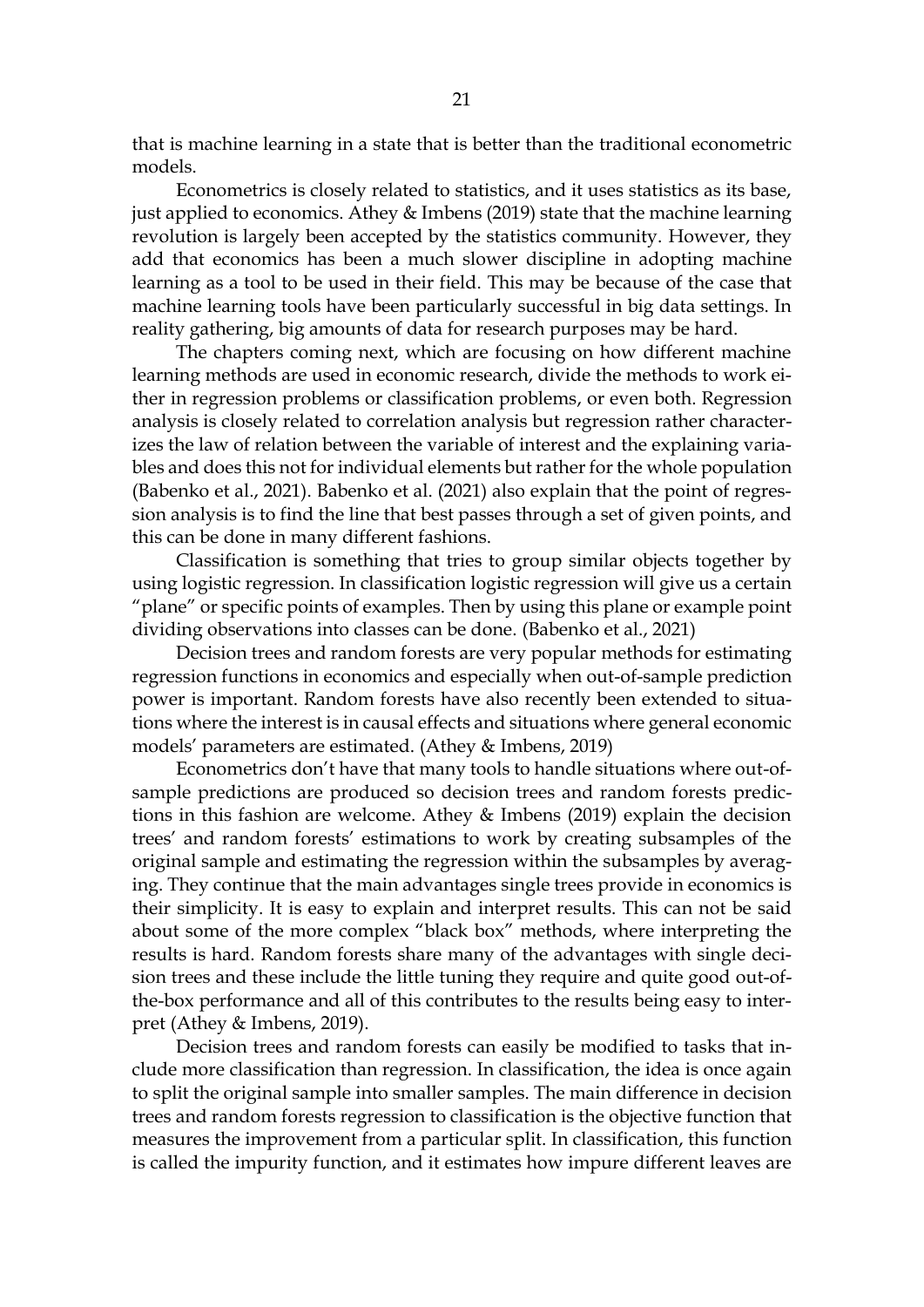in the tree. Purity is if all the units in the leaf have the same label, and impurity means the opposite this is if the labels are all different. (Athey & Imbens, 2019)

Neural networks are another flexible approach to estimating regression functions. Neural networks in economics have been found to be very efficient in settings where there is an extremely large number of features in the regression. However, it should be noted that neural networks do require a lot of knowledge and tuning to work well. (Athey & Imbens, 2019)

The network's depth substantially increases the flexibility of the model in practice. In applications, researchers have used neural networks with even ten or more layers and millions of parameters. In these cases, with multiple hidden layers and inside them many hidden neurons, one needs to carefully regularize the parameter estimations. (Athey & Imbens, 2019) Multiple layered neural networks' performance with parameters really shows how flexible neural networks are if used correctly. If one were to possess the skills required to use neural networks flawlessly the possibilities for economic regressions would be endless. This being said, I can't stress enough that multiple hidden layers make the network very complex and require a lot of time and knowledge.

Athey & Imbens (2019) also talk about support vector machines and their kernels in economics, and they state that they are best used for classification problems. They continue that support vector machines can be extended to regression settings but are more naturally introduced in classification. The main idea of support vector machines trying to create a hyperplane with the least classification errors is exactly the same and can be utilized in an economic context as it is.

### <span id="page-21-0"></span>**3.4 Forecasting macroeconomics with machine learning**

Predicting macroeconomics is hard, and something that has happened in history is of course no guarantee that it will work the same way in the future. However, history still gives a good overview of what can be expected, and of course, studying the ways things have happened does give some guidelines to how things will behave in the future. There are several studies on how macroeconomics and macroeconomic indicators have been forecasted and this section will cover some studies. Some good examples of macroeconomic indicators are inflation rates, interest rates, and even GDP. These give some insight into what is happening or what will happen in our economy on a broader scale.

Inflation rates have been forecasted a lot with machine learning and of course without it. Medeiros et al. (2019) forecasted inflation rates with the random forest -method and stated that machine learning models with a large number of covariates perform better and give better predictions than the traditional benchmarks. They add that the machine learning method that deserves more attention is in fact the random forest -a method which according to them dominates all other machine learning models.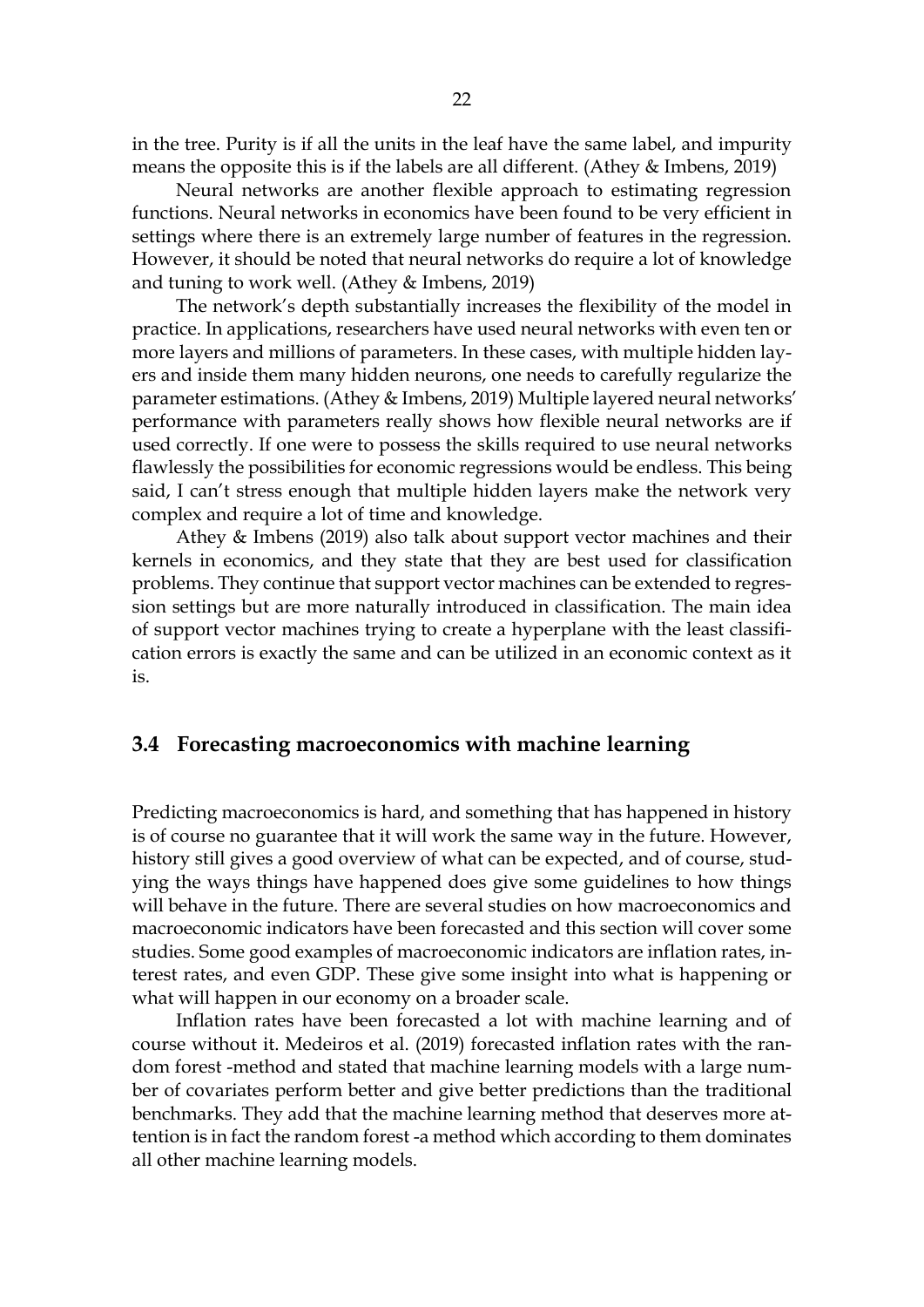Medeiros et al. (2019) found out that the gains of using machine learning in inflation forecasting can be as large as 30% in terms of squared errors. A 30% improvement in terms of errors is a huge step up, and this means that forecasting inflation rates will be much more accurate than ever before. Medeiros et al. (2019) also found out that in their forecasts random forests performed better than even their other methods which included bagging and a LASSO method. Interestingly many machine learning methods performed better than the benchmarks they had set, which really gives the idea of what can be achieved with a good understanding of machine learning. Inflation forecasting is important for every individual in the economy, and it allows for more rational decisions when the inflation rates can be known more accurately than before. Machine learning methods allow these forecasts to be their most accurate versions.

GDP is another indicator of the macroeconomy which has been forecasted a lot, and which is under constant monitoring. Soybilgen & Yazgan (2021) forecasted as well as nowcasted the United States GDP using Tree-Based models and dynamic factor models as benchmarks. The machine learning methods used were combinations of a few methods. Bagging and decision trees, Boosting and decision trees, and finally a random forest model. They were compared to benchmark methods of random walk and linear dynamic factor models.

Soybilgen & Yazgan (2021) found out that on average all machine learning methods achieved better performance than the benchmarks. When measured with mean absolute errors or root mean square errors the random forests method performed the best out of all of the methods. However, to take the results into context when measured with mean absolute errors the biggest difference between different machine learning methods was only 0.002 points, while the difference between the random forests method and the best performing benchmark model was 0.022. Over ten times more compared to the difference between the machine learning models. Soybilgen & Yazgan (2021) wanted to highlight that with little information and having done no predictions yet from which to learn from the machine learning models are volatile and actually, a benchmark model was better in the first predictions for the reference quarter. (Soybilgen & Yazgan, 2021) When machine learning is given enough information, it truly outshines the benchmarks.

Soybilgen & Yazgan (2021) explain the CART methods to work in their case by dividing the feature space into regions that minimize an objective function. This is done by recursively splitting the space into two distinct regions and stopping when a certain criterion is reached. Single trees do sometimes make poor and noisy predictions, and that's why random forests were also included in the research.

Interestingly enough some of the simpler methods such as classification and regression trees do produce very accurate predictions when combined, or sometimes even when used as a single tree. Ensemble methods seem to mitigate a lot of the weaknesses of the single methods in practice as well. It would be interesting to compare the simple CART methods and their prediction power to an artificial neural network's prediction power and see does the complexity of the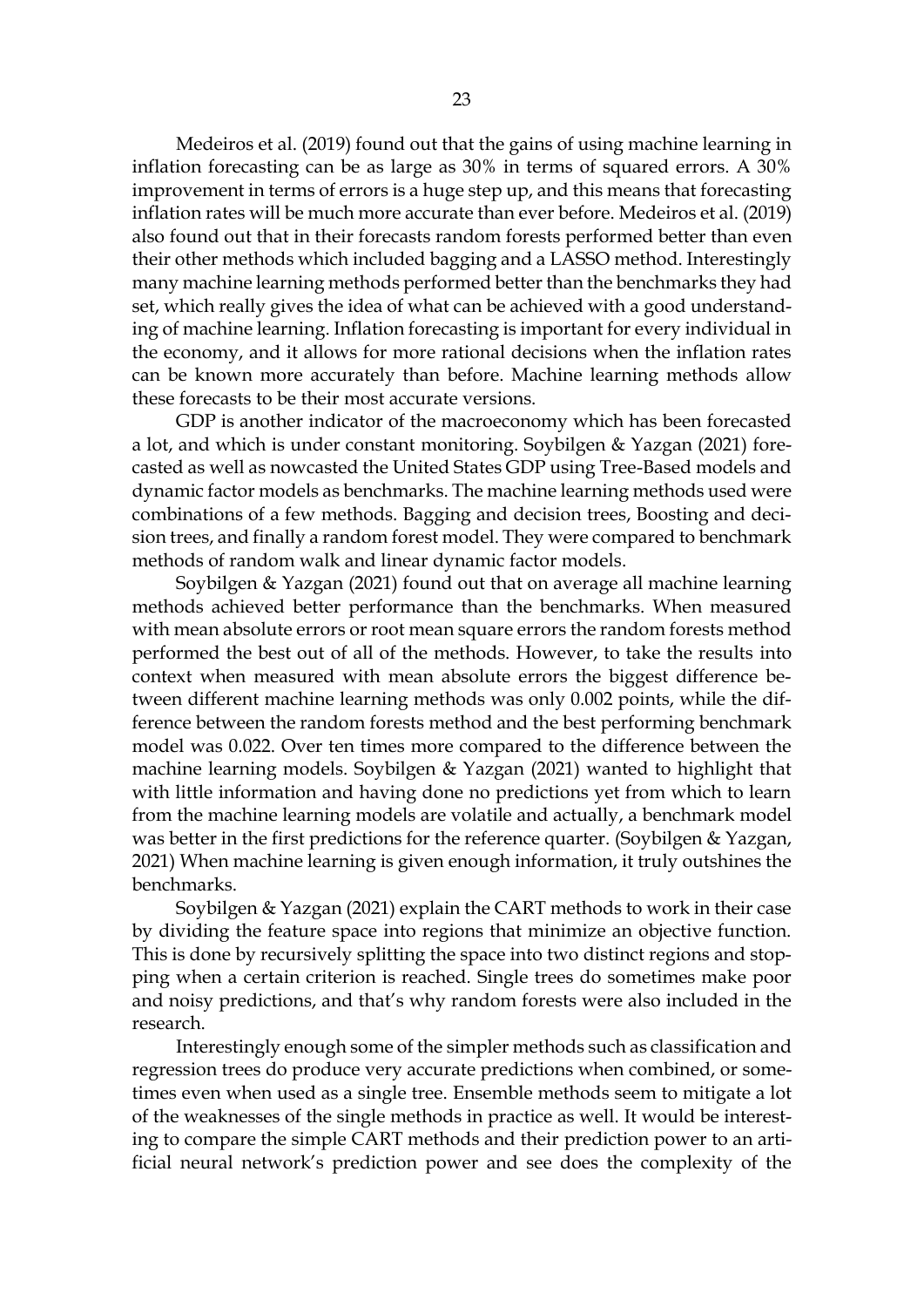network make any difference. It can be said for sure that random forests introduced by Breiman (2001) are the top of the class when it comes to predictions.

Labor economics is a subject that has been researched a lot, and a part of it is its relation to macroeconomics. A big part of labor economics and thus macroeconomics as well is of course the employment and unemployment rates. Kreiner & Duca (2019) forecasted the unemployment rates using data from the federal reserve. They constructed an artificial neural network and also a model called the LASSO model. The neural network was tested with one two and three hidden layers, but not more because of their computational complexity and run-time. The best configuration according to the errors was the one with the most layers, three. In all three layers, there were 97 neurons. They compared these machine learning methods to the responses of professional forecasters in the known survey of professional forecasters.

The main results in comparing the artificial neural network to the LASSO and the survey was that the artificial neural network performed the best in each period. Especially during the 2007-2012 great recession neural networks really performed well. (Kreiner & Duca, 2020) While artificial neural networks already performed well, it would be interesting to see what could be done with even more hidden layers. Maybe the forecast made by the neural network could be even closer to the actual unemployment rate and the errors of the forecast even smaller. Huang (2009) also notes that artificial neural networks yield better results than ordinary linear models. He also notes the same thing in the economic context that was noted in chapter 2.3 that neural networks require a lot of maintenance, as they can't fit new datasets to the same model when it was trained with different data.

Not too much can be said about the artificial neural network used by Kreiner & Duca (2020). As stated in the second section of this thesis a neural network is a black box model which does not give too much information about its hidden layers. The only things known about the neural networks are the number of the layers inside them, the inputs, and the outputs. It is always important to know how different methods do their predictions, and when the "how" can't be figured out the output of the model has to just be trusted.

Support vector machines according to Huang (2009) have better generalization ability than artificial neural networks. In his study, he forecasts GDP and constructs two models. One based on artificial neural networks, and one based on support vector machines. The main findings in this study are that his support vector machine predicted the GDP much more accurately compared to the artificial neural network model. It reduced the average error rate from about 15% to less than 4%. (Huang, 2009)

Davig & Hall (2019) used a Naïve Bayes model as a recession forecasting tool. They explain that a recession is one of the most significant macroeconomic events, as unemployment rises sharply, and the outputs of the whole economy decline. In their study, they compare the Naïve Bayes models to a logistic regression model and the survey of professional forecasters (also mentioned before). As data, they used the turning point dates from the national bureau of economic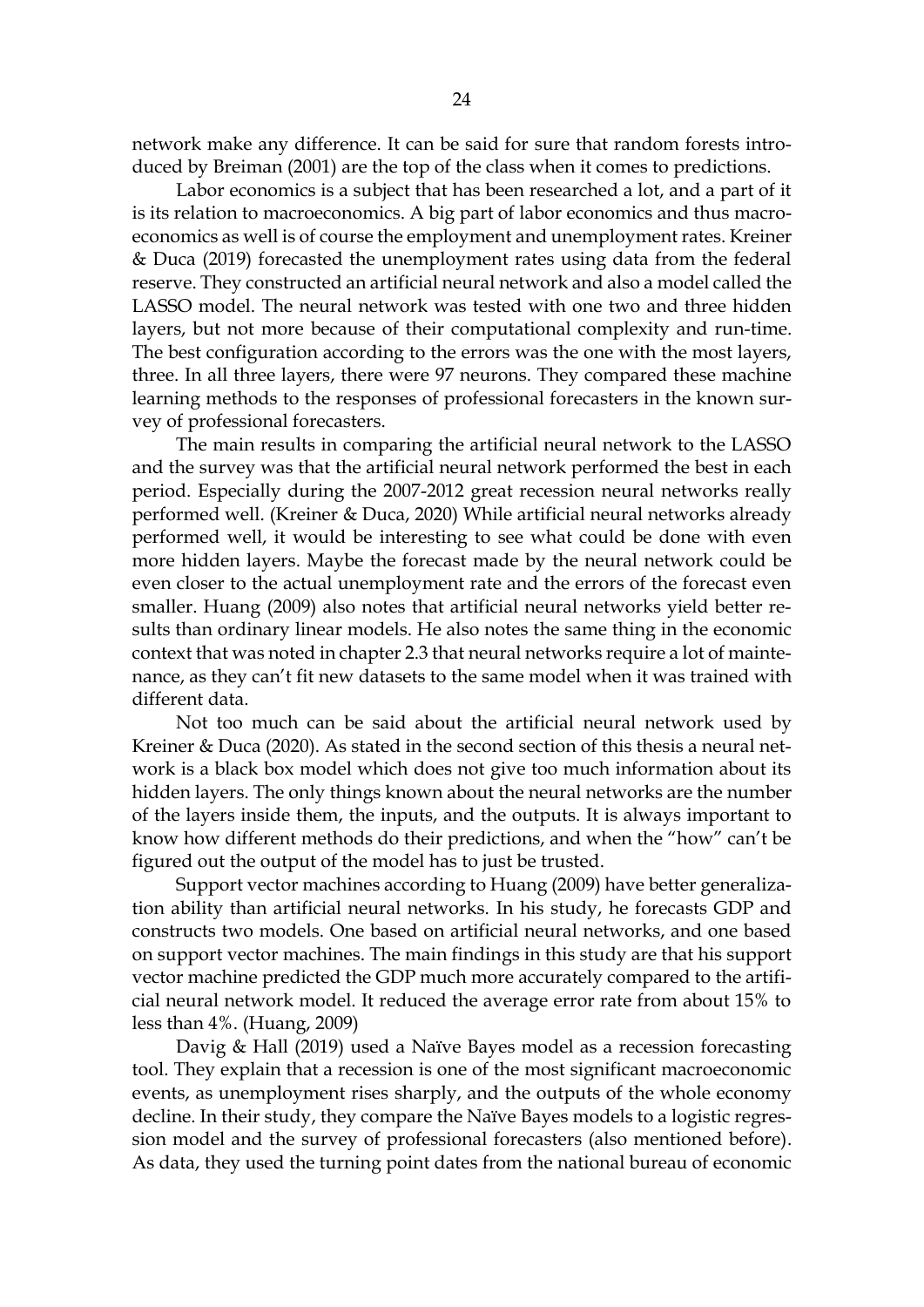research's business cycle dating committee. The main findings of Davig & Hall (2019) were that across many experimental conditions and evaluation criteria the Naïve Bayes model outperforms all of the other models. When forecasting the near future or even nowcasting some models performed slightly better than the Naïve Bayes in certain circumstances. When forecasting a recession in practice it's often more beneficial to get a slight note of it early on, than for the forecast to be extremely accurate, Davig & Hall (2019) note. Usually, the models used in this research all saw a recession coming 3-6 months earlier. The main takeaway is that the most accurate models are not always the ones that see recessions coming at the earliest stages possible, but there doesn't seem to be a way to quantitatively measure this. (Davig & Hall, 2019)

Machine learning offers the field of macroeconomics great improvements in prediction accuracy, but also more work as machine learning does require some knowledge. The future of macroeconomic forecasting will include machine learning in form or another, and it is a tool with great prediction power. Economists working with macroeconomic forecasting should try and adapt machine learning as early as possible to be comfortable using it alongside statistical methods. The problem of machine learning in macroeconomic forecasting requiring multidisciplinary knowledge can be overcome with either there being a machine learning professional that helps people in machine learning usage, or alternatively the forecasters adapting it as a tool of their own.

Having machine learning as a tool used in macroeconomic forecasting will affect the field by providing a time-consuming method to improve the accuracy of the predictions. By using statistical methods, the time used in constructing the method would be used in finding good parameters that best fit the full sample. However, when using machine learning this will be done by the method, but the method has to be trained with the data. It could be said that macroeconomic forecasting will be a trade off between time and prediction accuracy. If a researcher does have the time to orientate to machine learning, better results can be seen in the forecasts. In the long run the time invested in studying machine learning will pay itself back many times over by yielding better results.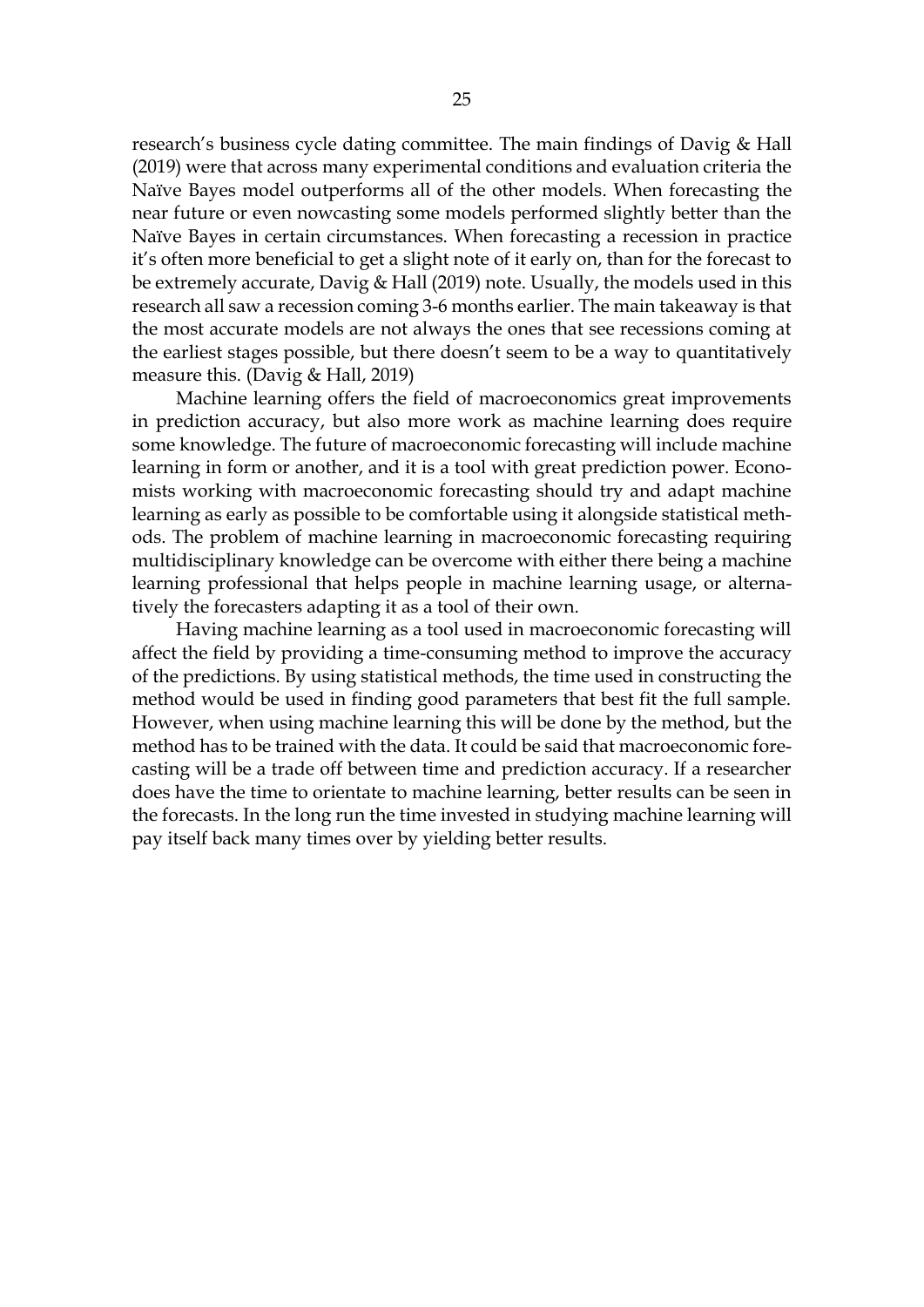## <span id="page-25-0"></span>**4 CONCLUSIONS**

This thesis discussed machine learning in forecasting macroeconomics, and the center of gravity was on machine learning and its methods. These different methods have different cases where they work the best, and that applies to the macroeconomic context as well. Research has been done about machine learning and its methods in macroeconomic forecasting and this thesis introduced some of the research. The thesis only included some machine learning methods and not all, as the scope of the thesis had to be narrowed down slightly. This same reason applies to why machine learning was discussed in only the macroeconomic context and not in economics overall.

The reliability of the research has been improved with a familiar research method of a literature review. The validity of the research comes mainly from the qualified references on top of which this thesis was built on. Databases from which the references have been extracted from were mainly JYKDOK as well as Scopus' journal search. Scopus offered several recently written articles about the topic, which have been published in very qualified journals.

While forecasting the macroeconomic indicators machine learning methods were also compared slightly to each other. The main findings in comparing methods in a macroeconomic context, and also while presenting different machine learning methods in chapter 2, is mainly that they all should be used in different cases and one method is not superior to others in all cases. Some methods can be better generalized, as Huang (2009) presented for the support vector machines compared to artificial neural networks. Neural networks seem to be a method that requires the most training and knowledge (Athey & Imbens, 2019; Bi et al., 2019; Kreiner & Duca, 2019). When it comes to machine learning methods it could be useful in some cases to know how it actually does its forecasts. Decision trees are truly simple and easy to read whereas the opposite a neural network contains layers that can't really be read easily (Bi et al., 2019).

Nowcasting is even the main focus of modern econometric analysis (Sarduie et al., 2020), and much of the research presented in this literature review also included nowcasting. Sarduie et al. (2020) explain that the use of machine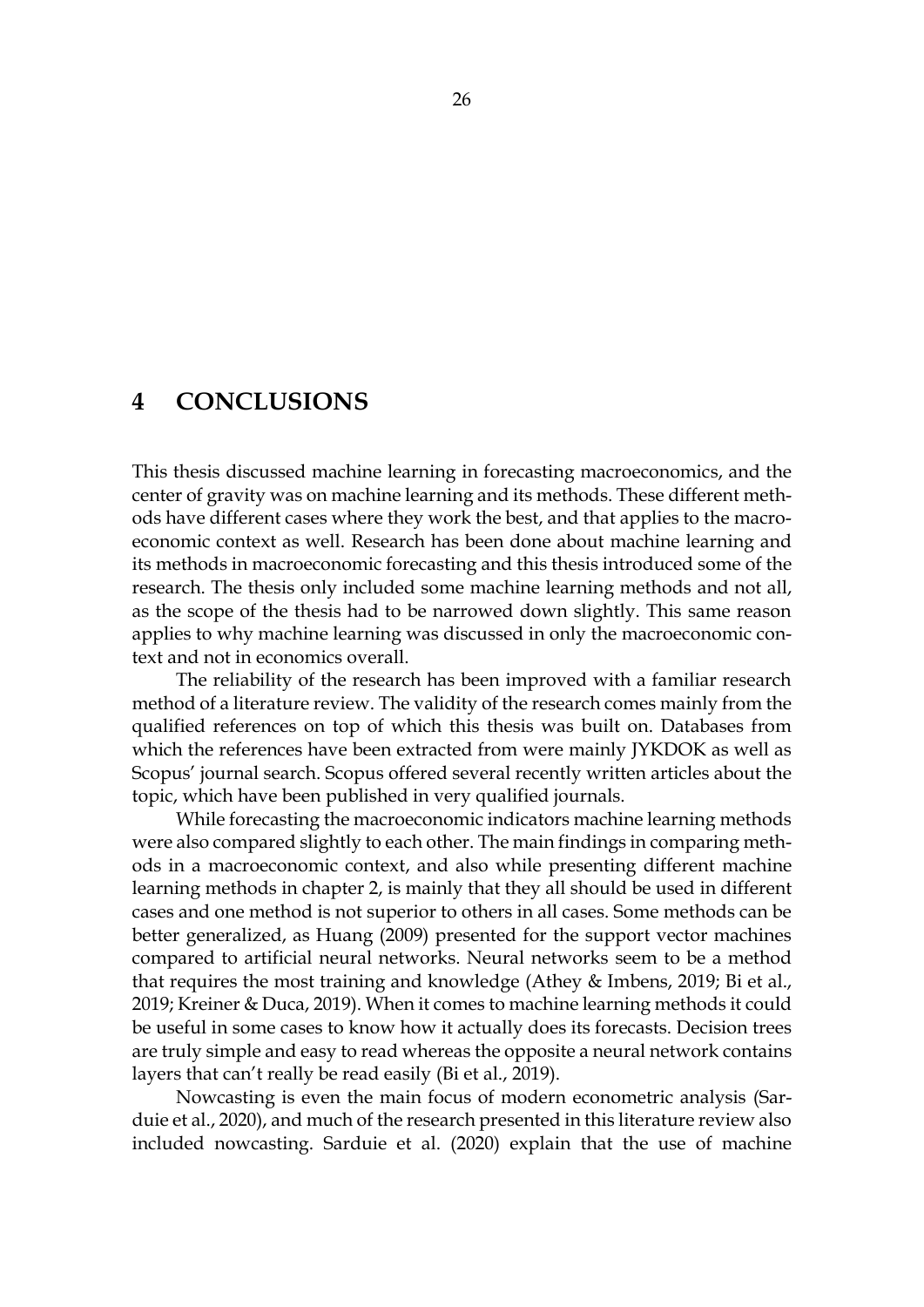learning methods has led to a big improvement in predictions, and hence nowcasting now moves from causal inference toward the field of machine learning.

The main question is "How can machine learning be utilized in macroeconomic forecasting?". Machine learning can be utilized by picking a method best fit for that kind of data set and teaching it about the data. Some methods also require some additional tuning. Depending on the method picked teaching can be quite time-consuming, and some methods have other limitations which have to be accounted for. After learning from the earlier data, the method should be able to make predictions based on the data, and the accuracy of the predictions can then be measured with some least errors methods. The methods can be used to predict macroeconomic indicators such as GDP or inflation rates.

The research done in forecasting macroeconomics with machine learning tells quite an unambiguous tale when answering the question "Are machine learning methods better at predicting the macroeconomy compared to those methods used before?". Modern machine learning methods do perform better than the traditional regressions and other traditional models and also better than the survey of professional forecasters. Better performance in the research reviewed in this thesis is defined by smaller prediction errors. There were a few rare situations where machine learning methods did perform worse than the benchmark, but this was mainly due to them being trained only a little and due to only a little data given to the method to learn from (Soybilgen & Yazgan, 2021). Macroeconomic indicators that machine learning forecasted better were inflation, GDP, and unemployment rate. Davig & Hall (2019) point out that measuring what models forecast recessions the earliest rather than what models predict recessions the most accurately could be more beneficial, but there doesn't seem to be a way to quantitatively measure this.

If machine learning indeed is better at forecasting the macroeconomy we get to the third research question. "Why isn't machine learning used more in economic forecasting?" Machine learning is a tool that all economists should have in their box of analyzing tools (Athey & Imbens, 2019), but this would require a lot of multidisciplinary knowledge about economics and about machine learning. This might be the main issue that limits the use of machine learning in economic forecasting. Researchers don't know enough about both machine learning and economics to conduct research using both. Table 1 presents the main findings of the study in a simple table form, where the answers to all research questions can also be found.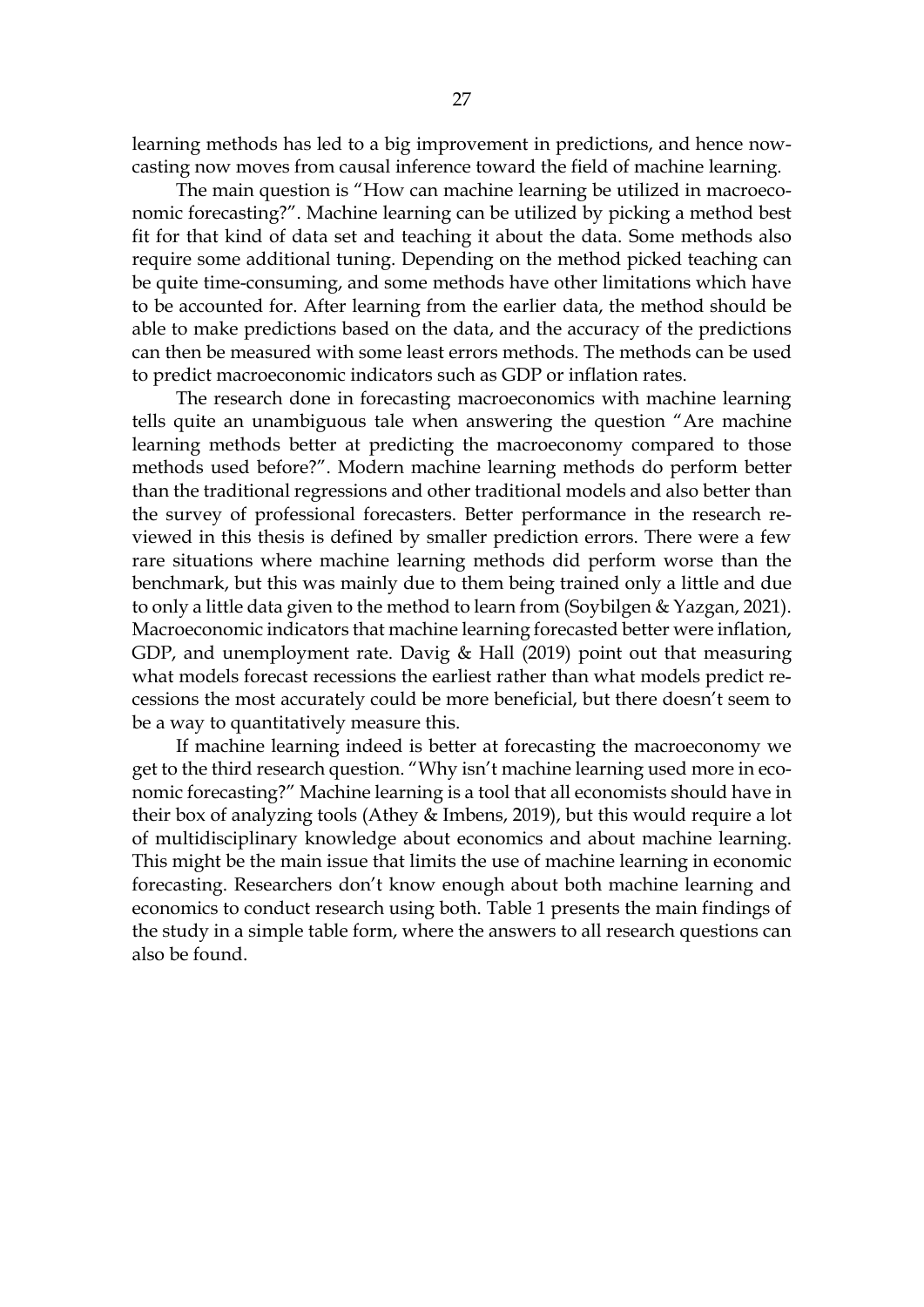<span id="page-27-0"></span>Table 1. The main findings of the study.

| <b>Research question</b>             | The solution to the research question  |
|--------------------------------------|----------------------------------------|
| How can machine learning be utilized | A machine learning method has to be    |
| in macroeconomic forecasting?        | picked, tuned, and taught. It can be   |
|                                      | utilized in predicting indicators such |
|                                      | as GDP or inflation rates.             |
| Are machine learning methods better  | Machine learning methods have          |
| at predicting the macroeconomy com-  | proven to be more accurate in their    |
| pared to those methods used before?  | predictions than general regressions   |
|                                      | or even the survey of professional     |
|                                      | forecasters.                           |
| Why isn't machine learning<br>used   | Utilizing machine learning in macroe-  |
| more in economic forecasting?        | conomic forecasting requires multi-    |
|                                      | disciplinary knowledge, and thus is    |
|                                      | not often used.                        |

Future research regarding economic forecasting using machine learning could focus on the methods, more than the problem the method is actually used on. It is important to know which methods work best for which kind of data sets, and why. For now, it seems like a few methods are chosen almost at random because picking one over the other is usually not justified that much, and teaching many methods is usually quite time-consuming so only a few are picked. A better comparison between econometric models and machine learning models could also be conducted by someone more familiar with both of them. A comparison not only comparing the results but rather the process.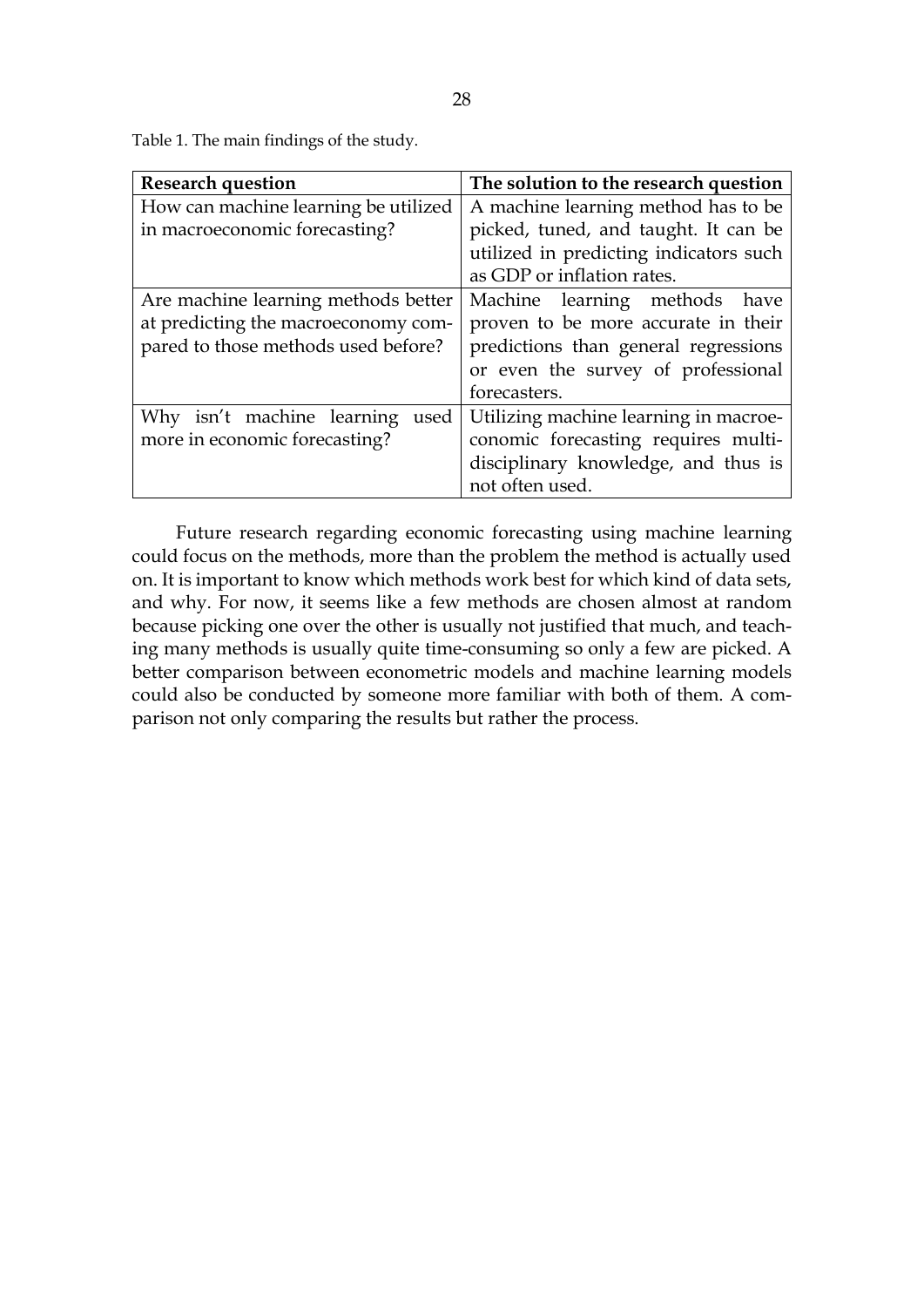### <span id="page-28-0"></span>**REFERENCES**

- Alkharabsheh, K., Alawadi, S., Kebande, V. R., Crespo, Y., Fernández-Delgado, M., & Taboada, J. A. (2022). A comparison of machine learning algorithms on design smell detection using balanced and imbalanced dataset: A study of God class. *Information and Software Technology*, *143*, 106736. https://doi.org/10.1016/j.infsof.2021.106736
- Alpaydin, E. (2020). *Introduction to Machine Learning, fourth edition*. MIT Press.
- Athey, S., & Imbens, G. W. (2019). Machine Learning Methods That Economists Should Know About. *Annual Review of Economics*, *11*(1), 685–725. https://doi.org/10.1146/annurev-economics-080217-053433
- Babenko, V., Panchyshyn, A., Zomchak, L., Nehrey, M., Artym-Drohomyretska, Z., & Lahotskyi, T. (2021). Classical Machine Learning Methods in Economics Research: Macro and Micro Level Examples. *WSEAS TRANSACTIONS ON BUSINESS AND ECONOMICS*, *18*, 209–217. https://doi.org/10.37394/23207.2021.18.22
- Baumeister, R. F., & Leary, M. R. (1997). Writing Narrative Literature Reviews. *Review of General Psychology*, *1*(3), 311–320. https://doi.org/10.1037/1089- 2680.1.3.311
- Begg, D., Vernasca, G., Fischer, S., Dornbusch, R., & Begg, D. (2014). *Economics* (Eleventh edition). McGraw-Hill Education.
- Bi, Q., Goodman, K. E., Kaminsky, J., & Lessler, J. (2019). What is Machine Learning? A Primer for the Epidemiologist. *American Journal of Epidemiology*, *188*(12), 2222–2239. https://doi.org/10.1093/aje/kwz189
- Binder, J., Koller, D., Russell, S., & Kanazawa, K. (1997). Adaptive Probabilistic Networks with Hidden Variables. *Machine Learning*, *29*(2), 213–244. https://doi.org/10.1023/A:1007421730016
- Bok, B., Caratelli, D., Giannone, D., Sbordone, A. M., & Tambalotti, A. (2018). Macroeconomic Nowcasting and Forecasting with Big Data. *Annual Review of Economics*, *10*(1), 615–643. https://doi.org/10.1146/annurev-economics-080217-053214
- Boolchandani, D., Ahmed, A., & Sahula, V. (2011). Efficient kernel functions for support vector machine regression model for analog circuits' performance evaluation. *Analog Integrated Circuits and Signal Processing*, *66*(1), 117–128. https://doi.org/10.1007/s10470-010-9476-6
- Breiman, L. (1996). Bagging predictors. *Machine Learning*, *24*(2), 123–140. https://doi.org/10.1007/BF00058655
- Breiman, L. (2001). Random Forests. *Machine Learning*, *45*(1), 5–32. https://doi.org/10.1023/A:1010933404324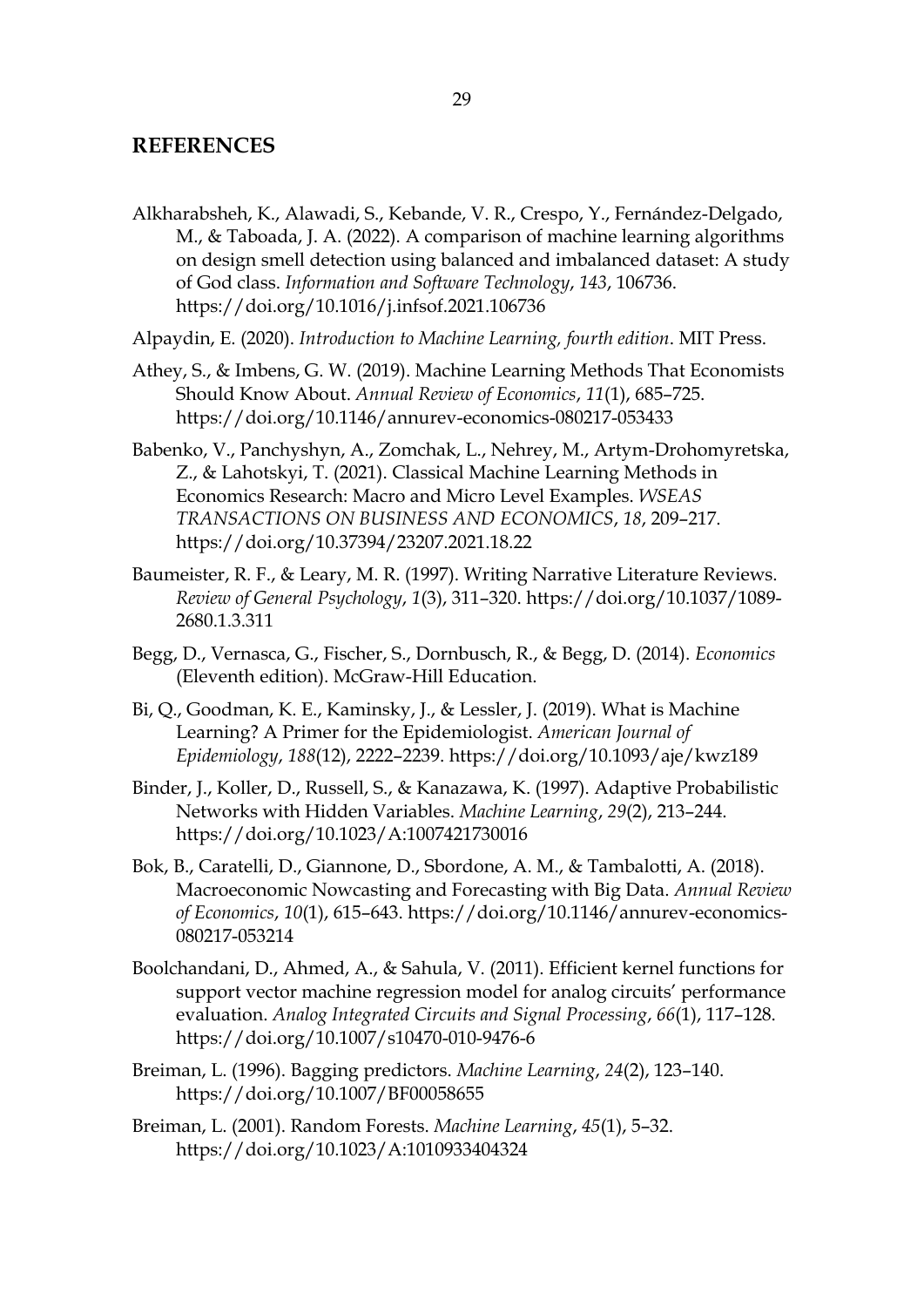- Butts, M. B., Hoest-Madsen, J., & Refsgaard, J. C. (2003). Hydrologic Forecasting. In R. A. Meyers (Ed.), *Encyclopedia of Physical Science and Technology (Third Edition)*. Academic Press. https://doi.org/10.1016/B0- 12-227410-5/00325-2
- Chandra, M. A., & Bedi, S. S. (2021). Survey on SVM and their application in imageclassification. *International Journal of Information Technology*, *13*(5), 1– 11. https://doi.org/10.1007/s41870-017-0080-1
- Davig, T., & Hall, A. S. (2019). Recession forecasting using Bayesian classification. *International Journal of Forecasting*, *35*(3), 848–867. https://doi.org/10.1016/j.ijforecast.2018.08.005
- Dharmasena, I., Domaratzki, M., & Muthukumarana, S. (2021). Modeling mobile apps user behavior using Bayesian networks. *International Journal of Information Technology*, *13*(1). https://doi.org/10.1007/s41870-021- 00699-7
- Dillow, C. (2013). *Why we can't predict*. https://www.investorschronicle.co.uk/2013/09/03/comment/chrisdillow/why-we-can-t-predict-CBw6Z40EZFbzw09qOKBRyK/article.html
- Fix, E., & Hodges, J. L. (1989). Discriminatory Analysis. Nonparametric Discrimination: Consistency Properties. *International Statistical Review / Revue Internationale de Statistique*, *57*(3), 238–247. https://doi.org/10.2307/1403797
- Giannone, D., Reichlin, L., & Small, D. (2008). Nowcasting: The real-time informational content of macroeconomic data. *Journal of Monetary Economics*, *55*(4), 665–676. https://doi.org/10.1016/j.jmoneco.2008.05.010

Goodfellow, I., Bengio, Y., & Courville, A. (2016). *Deep learning*. The MIT Press.

- Heckerman, D. (1996). A Tutorial on Learning With Bayesian Networks. *Microsoft Research*.
- Huang, X. (2009). Economic forecasting based on chaotic optimized support vector machines. *2009 IEEE International Conference on Computational Intelligence for Measurement Systems and Applications*, 124–128. https://doi.org/10.1109/CIMSA.2009.5069931
- Kreiner, A., & Duca, J. (2020). Can machine learning on economic data better forecast the unemployment rate? *Applied Economics Letters*, *27*(17), 1434– 1437. https://doi.org/10.1080/13504851.2019.1688237
- Maccarrone, G., Morelli, G., & Spadaccini, S. (2021). GDP Forecasting: Machine Learning, Linear or Autoregression? *Frontiers in Artificial Intelligence*, *4*. https://www.frontiersin.org/article/10.3389/frai.2021.757864
- Medeiros, M. C., Vasconcelos, G. F. R., Veiga, Á., & Zilberman, E. (2021). Forecasting Inflation in a Data-Rich Environment: The Benefits of Machine Learning Methods. *Journal of Business & Economic Statistics*, *39*(1), 98–119. https://doi.org/10.1080/07350015.2019.1637745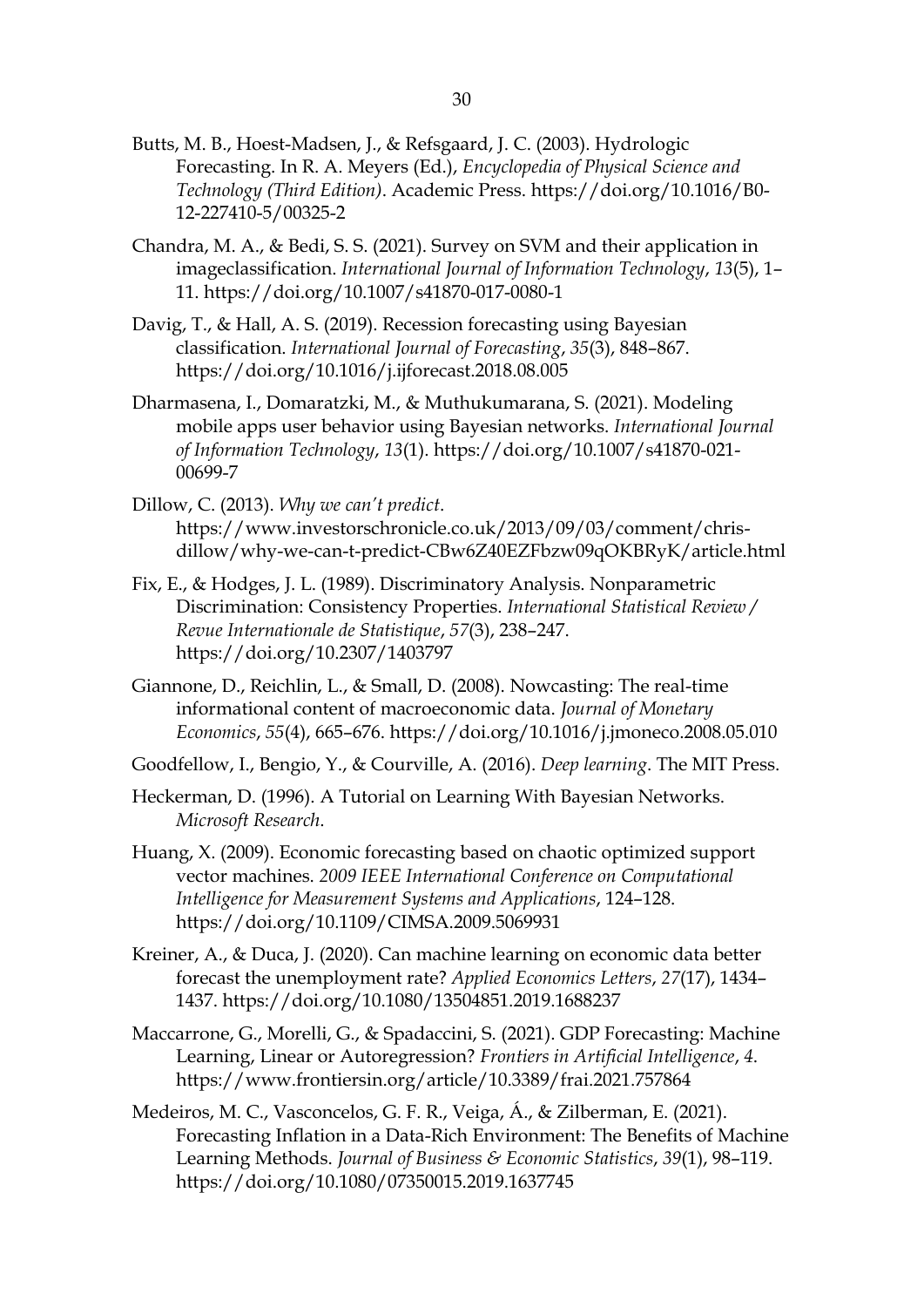- Nevasalmi, L. (2020). *Essays on economic forecasting using machine learning*. https://www.utupub.fi/handle/10024/150668
- Nilsson, N. J. (1998). Neural Networks. In *Artificial Intelligence: A New Synthesis*. Morgan Kaufmann. https://doi.org/10.1016/B978-0-08-049945-1.50008-3
- Patil, A. R., & Subbaraman, S. (2021). Performance analysis of static hand gesture recognition approaches using artificial neural network, support vector machine and two stream based transfer learning approach. *International Journal of Information Technology*. https://doi.org/10.1007/s41870-021-00831-7
- Pearl, J. (1998). *Graphs, Causality, and Structural Equation Models*.
- Poole, D. L., & Mackworth, A. K. (2010). *Artificial Intelligence: Foundations of Computational Agents*. Cambridge University Press.
- Puga, J. L., Krzywinski, M., & Altman, N. (2015). Bayes' theorem. *Nature Methods*.
- Rojas, R. (1996). The Biological Paradigm. In R. Rojas (Ed.), *Neural Networks: A Systematic Introduction*. Springer. https://doi.org/10.1007/978-3-642- 61068-4\_1
- Sarduie, M. H., Kazemi, M. A., Alborzi, M., Azar, A., & Kermanshah, A. (2020). P-V-L Deep: A Big Data Analytics Solution for Now-casting in Monetary Policy. *Journal of Information Technology Management*, *12*(4). https://doi.org/10.22059/jitm.2020.293071.2429
- Shlaes, A. (2014). The Wonks Can't Save Us; Economists have gotten a bad rap for failing to predict downturns like the recent recession. But innovation— Not soothsaying—Is their job. *Wall Street Journal (Online)*, n/a.
- Soybilgen, B., & Yazgan, E. (2021). Nowcasting US GDP Using Tree-Based Ensemble Models and Dynamic Factors. *Computational Economics*, *57*(1), 387–417. https://doi.org/10.1007/s10614-020-10083-5
- Spirtes, P., Glymour, C., & Scheines, R. (2000). *Causation, Prediction, and Search*. MIT Press.
- Stergiou, C., & Siganos, D. (2006). Neural Networks. *Imperial College London, Department of Computing.*
- Sturm, T., Gerlach, J. P., Pumplun, L., Mesbah, N., Peters, F., Tauchert, C., Nan, N., & Buxmann, P. (2021). Coordinating Human and Machine Learning for Effective Organizational Learning. *MIS Quarterly*, *45*(3), 1581–1602. https://doi.org/10.25300/MISQ/2021/16543
- Templier, M., & Paré, G. (2015). A Framework for Guiding and Evaluating Literature Reviews. *Communications of the Association for Information Systems*, *37*, 6-.
- Tuerck, D. (2014). *Macroeconomics: Integrating Theory, Policy and Practice for a New Era*. Business Expert Press.